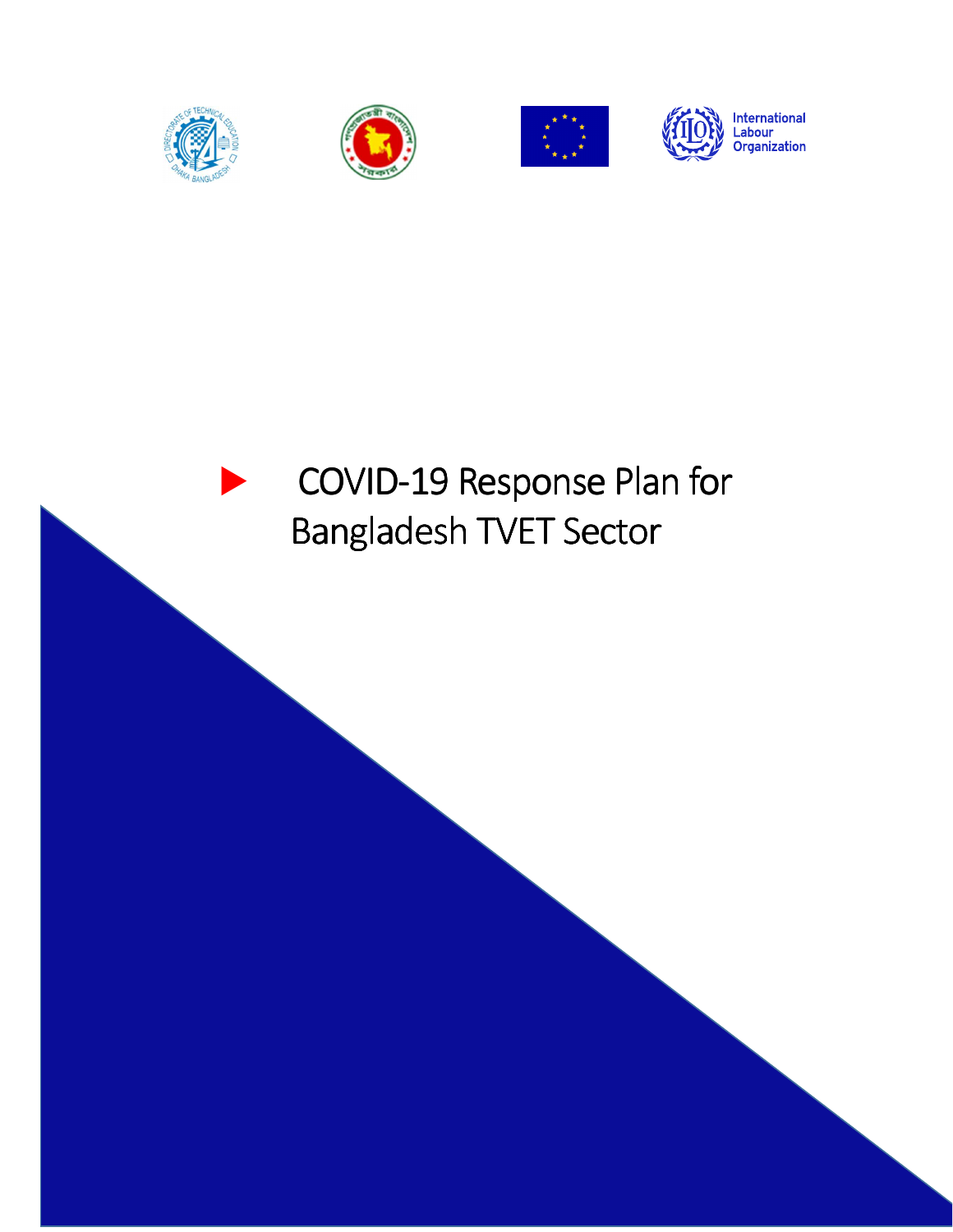## **Contents**

| 5. Development Partners' and NGOs' Response to COVID-19 for TVET 9     |  |
|------------------------------------------------------------------------|--|
|                                                                        |  |
|                                                                        |  |
|                                                                        |  |
|                                                                        |  |
|                                                                        |  |
| 8. Potential Response Options for Bangladesh from Global Examples  14  |  |
| 9. Recommended Three Phase Response Plan to Recover and Transform TVET |  |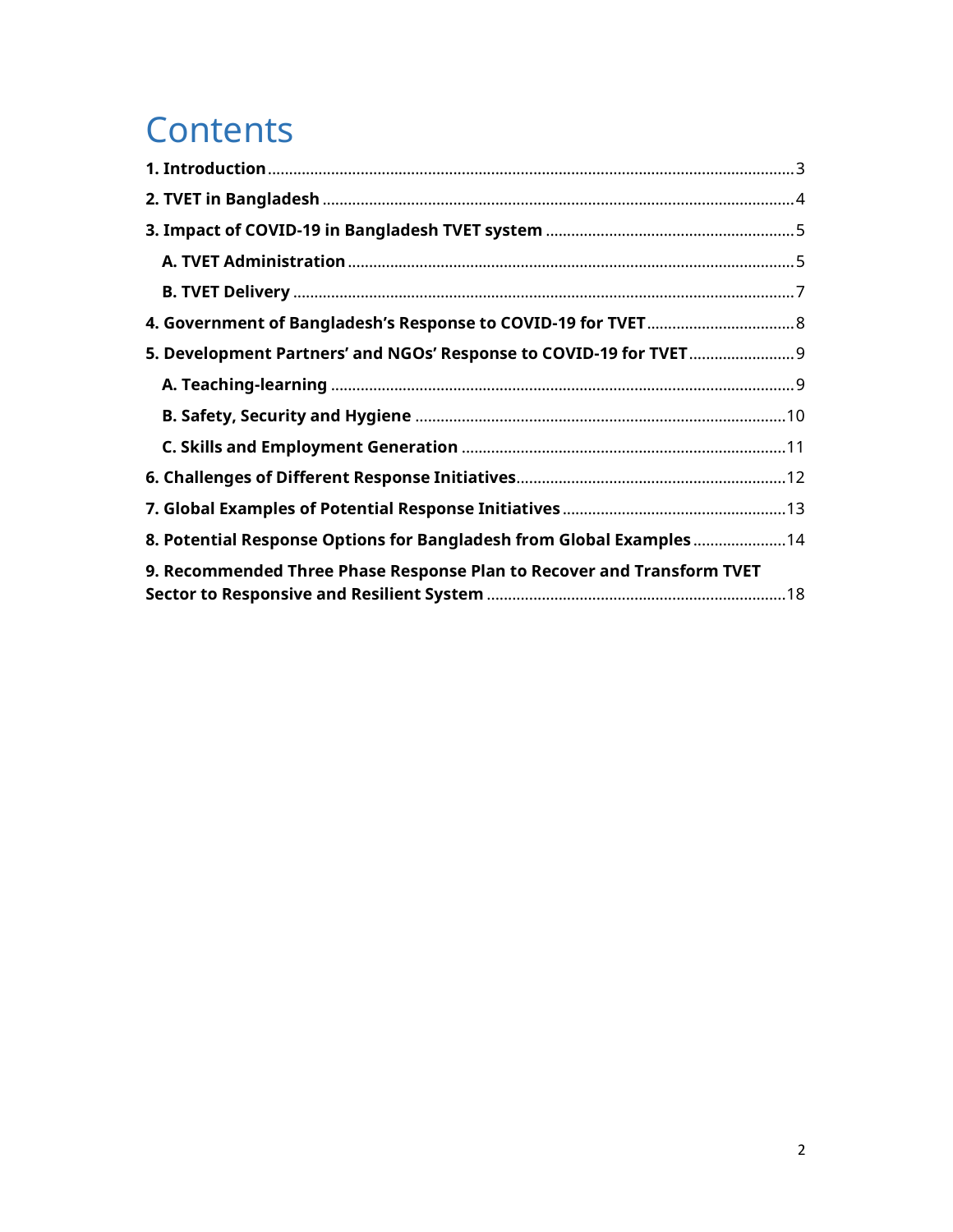## **1. Introduction**

1

The COVID-19 pandemic has affected educational systems worldwide, leading to the near-total closures of schools, universities and colleges. Bangladesh is no exception to this scenario. Schools have been closed, public assessments have been kept on holdaltogether students' learning has been interrupted severely. However, alternatives have been planned and implemented as an emergency response. Teaching and assessment has moved online through internet, television or radio. However, the degree to which learning can still take place outside the classroom, is often limited by lack of access to electricity, internet connectivity, devices or media, learning platforms, or the inadequate preparation of instructors and students for remote education. Also, COVID related stress has impaired learning abilities of the students in varying degrees.

Technical and Vocation Education and Training (TVET) is facing this disruption more severely. Initial government responses appear to have been quicker in general education than TVET in many countries<sup>1</sup>. The hallmark of TVET – its focus on practical skills and work-readiness – makes remote learning particularly challenging. In a country like Bangladesh where the access to internet is limited and extremely inequitable in terms of gender<sup>2</sup> and socio-economic context, remote learning through online platforms can further enhance the existing inequity. In addition, practical skills are often acquired through learning-by-doing, which occurs in school-based workshops and laboratories or through hands-on experience at the workplace. Remote learning approaches are a weak substitute for practical exercises when they require the use of equipment or materials not usually found inside the home except for some occupations like sewing, catering, cyber security, graphic design etc. However, work-based learning can continue with precautionary safety measures in cases where businesses remain open or through virtual internships or apprenticeships or through creating short-term alternative modular approaches for occupations like care-giving that can help coping with the crisis. In the medium-term or at intermediary phase, TVET can support the training of needed professionals and provide much-needed socioemotional skills support to teachers and students to manage the mental health impacts resulting from the crisis. In the long run, at the recovery phase, TVET can cater to students who dropped out during school closures and reskilling or upskilling those who have become unemployed. TVET can also

 $1$  Work based learning has been most affected by the pandemic, and its impact is severe in countries where it is compulsory part of the curricula, European Commission, *Survey on addressing COVID – 19 emergency for VET providers and policy makers, 2020*.

<sup>&</sup>lt;sup>2</sup> Barriers to Digital Services Adoption in Bangladesh, Institute of Development Studies, 2019. Accessed on July 1, 2020,

<sup>&</sup>lt;https://assets.publishing.service.gov.uk/media/5d7f5d0ced915d52428dc0ce/573\_Leave\_No\_One\_Behind\_in a Digital World Barriers and Constraints in Bangladesh.pdf>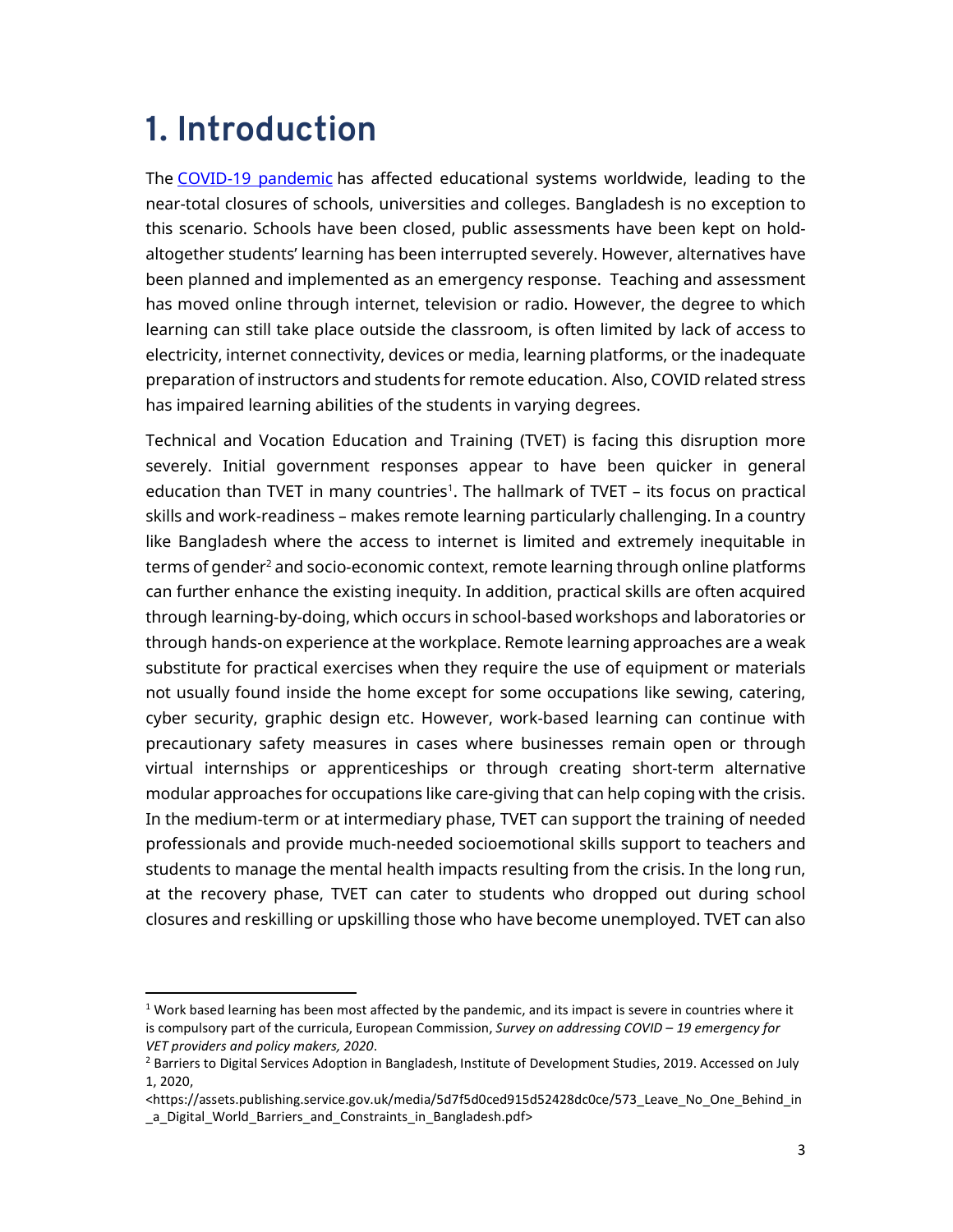facilitate the development of skills necessary for the adjustment to structural changes brought out by the COVID-19 pandemic.

COVID-19 situation has excavated the fact that the TVET education system in Bangladesh does not have the readiness yet to face such type of crisis. Still, some urgent initiatives have been taken by the government which are appreciable, but yet, a long way to go for the effective implementation and productive results. This is because its association with multi-faceted challenges of like lead time required for implementation, limited access to resources, budgetary allocation etc. COVID 19 reiterates the need for comprehensive and robust plan to ensure continuation of learning and health safety and hygiene of the pupils. Hence, a response plan for the TVET sector for Bangladesh is an urgent demand of time which provides a set of context-based options and strategies that can be operationalized and implemented by TVET authorities and departments in collaboration with other stakeholders based on different short to medium- and longer-term interventions. This response plan has been developed based on desk review of global best practices initiated in different countries, rapid consultation with key government TVET agencies in Bangladesh, development partners and civil society and survey of some TVET institutes.

## **2. TVET in Bangladesh**

l,

According to UNESCO, TVET comprises formal, non-formal, and informal learning for the world of work. TVET programs are generally designed to prepare learners for direct entry into a particular occupation or trade, and usually lead to a labour market vocational qualification that is recognized by relevant authorities.

TVET is not new to Bangladesh, although it is still not a very popular stream of education and it suffers from social stigma. Often it is considered as an option for someone who has no options. The situation is changing; the TVET system, particularly at the secondary level, has been expanded in recent years. The proportion of students enrolled in TVET increased from 0.4 % in 2001 to 1.8 % in 2013 (CAMPE, 2016). The average (2008-2014) Incremental Rate of enrolment according to Bangladesh Technical Education Board (BTEB) is 13.84%; whereas in General Education, the rate is 5.81 % (BTEB, 2016). In 2018, out of one million enrolled students in 6,865 public TVET institutes about 25% students were girls, and out of the total 51 thousand teachers only 20% are female.

The Government of Bangladesh aims to attain the middle-income status by 2024 $^{\text{3}}$  and recognises the potential contribution of TVET to the growth of the economy by creating

<sup>&</sup>lt;sup>3</sup> The national development discourse in Bangladesh tends to consider graduating from the least developed country (LDC) category and becoming a middle-income country as interchangeable. The country continues to express its aspiration to join the middle-income country group by 2021, the 50th anniversary of its independence. However, this status has already been achieved – Bangladesh joined the lower middle-income country category (the lower tier of the two tiers of the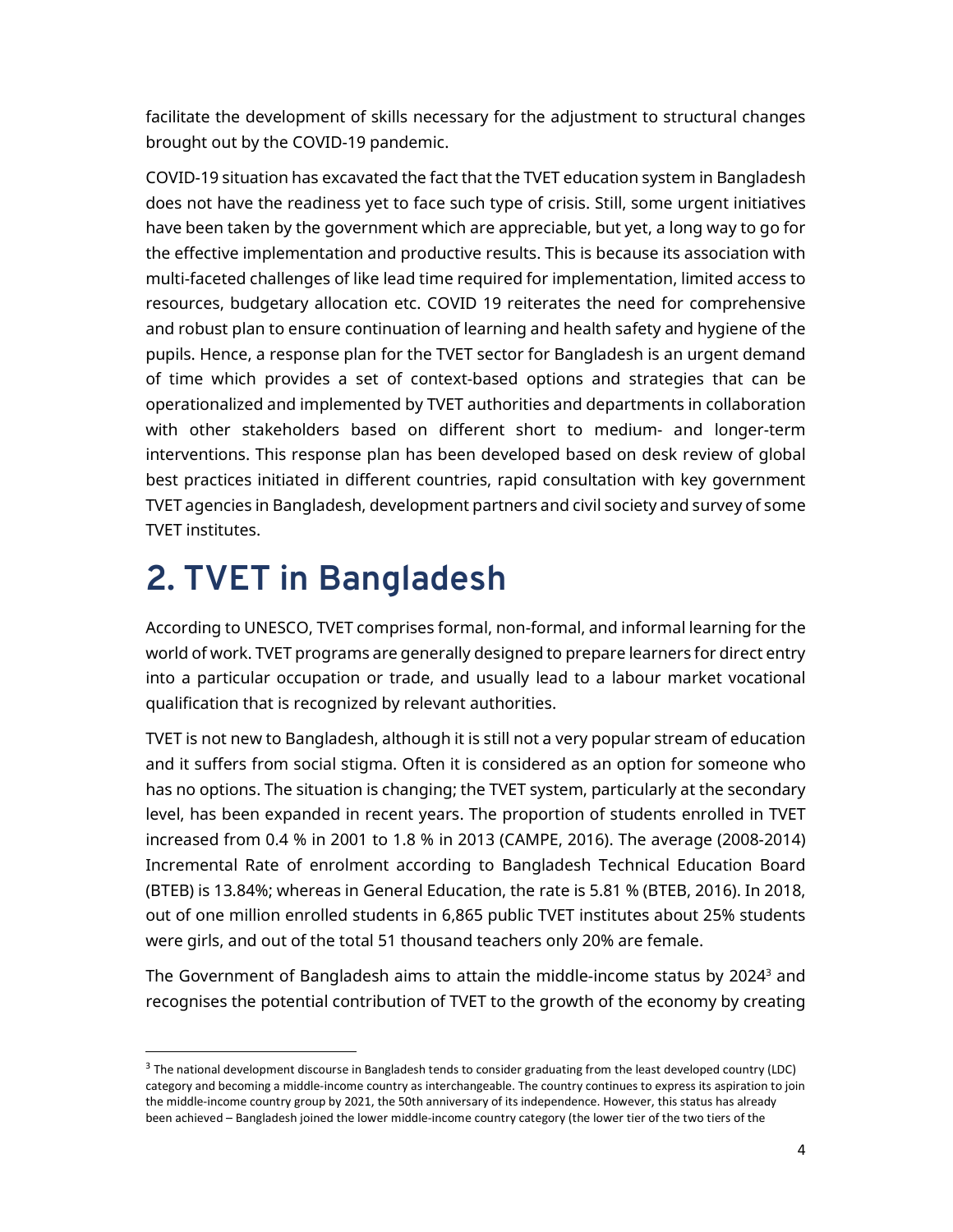skilled manpower and jobs. TVET has a huge role to play in equipping the vast young labour force of 15-29 years referred as the country's "*demographic dividend*" with employable skills and to provide enhanced support services to ensure a better transition from school to work. TVET can also contribute to reduce poverty by providing employability skills, particularly to those who drop out of school early and to the large number of unemployed and underemployed adults.

Despite many reform initiatives by the government, the TVET sector needs further strengthening, promotion, adoption/adaption, and replication by stakeholders, across policies, systems, processes and impact in the labour market. No less important is government's commitment and ongoing partnership with the industry and the private sector to improve the much-needed governance and management of the TVET / Skills Development system in the country. All these challenges have now been multiplied due to the newest crisis of the COVID-19 pandemic worldwide. With the nationwide closure of all educational institute declared on 17 March 2020, TVET delivery also came to a halt. The authorities are considering expanding the closure of education institutions till September 2020. Continuation of institute closure and disruption of learning is expected to have short, medium and long-term impact on learning, human capital development and employment in the country. Hence, the Government of Bangladesh realizes the importance to plan and address alternative initiatives for TVET for Bangladesh during and after the COVID-19 pandemic.

# **3. Impact of COVID-19 in Bangladesh TVET system**

COVID-19 has impacted the TVET system of Bangladesh in two major forms- TVET administration and TVET delivery. On one hand, the whole administrative system is facing challenges of continuing countrywide effective operations and management. On the other hand, delivery of teaching-learning is under huge disruption. Due to outbreak of COVID-19 major impacts on TVET in Bangladesh are as follows:

## **A. TVET Administration**

 $\overline{a}$ 

**Programmatic activities under halt:** Many programmatic and project activities of the Directorate of Technical Education (DTE) and Bangladesh Technical Education Board (BTEB) came to halt. Project activities are not advancing as before. Only financial activities and urgent administration related activities like retirement procedure, audit etc. are continuing. This will have an impact on the

middle-income category) on 1 July 2015. On the other hand, graduation from the LDC group is almost certain, but not until 2024, if the country meets all the technical requirements in the coming years. (CPD Policy Brief 2018).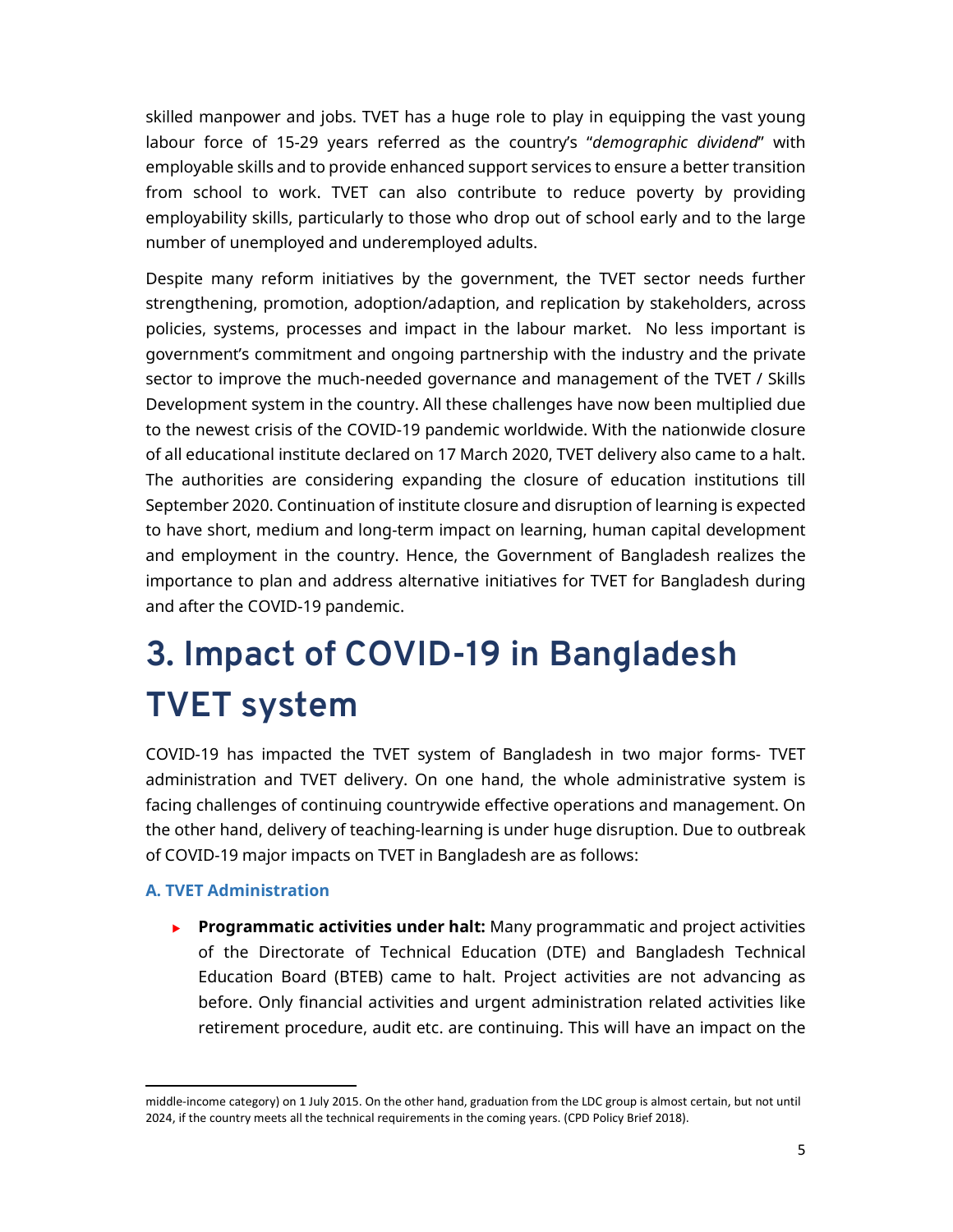overall progress and yearly action plan of these organizations which will need further review and re-planning.

- **Standstill field-level activities:** Regular field level activities with TVET institutes has been stopped completely. Monitoring, special day celebration, district level administration, Monthly Pay Order (MPO) activities etc. are in standstill. If the COVID situation continues, alternative plans need to be produced to continue this activities in an effective manner.
- **Disruption in achieving targets of long-term progressive activities:** All TVET related government agencies have the mandate to work on specific global and national targets of Sustainable Development Goals (SDGs) and Five Year Plans. These activities are under halt due to COVID situation which will have impact on achieving the targets in long-term. Therefore adjustment in plans and targets need to be rethought considering the COVID situation.
- **Slow progress of administrative activities:** Technical and Madrasah Education Division (TMED), DTE, BTEB are continuing their regular urgent activities in an alternative modality through online. However, there are challenges in terms of capacity of the staff to convert in online mode instantly. In addition, there are also many activities of e-filing and meetings that are being planned in ad-hoc basis at the moment. With the changing situation due to COVID, there needs to be plan for the capacity development of staff and switching to online modalities for specific activities for smooth transition from offline to online.
- **Disruption in effective monitoring:** Government has already started online classes for few particular occupations in TVET. However, the agencies are not being able to monitor the implementation effectiveness and learning gain of students of these online courses. The already established monitoring mechanism and system is not appropriate for the newly transitioned modality. If the COVID situation continues, there must have decision and design for an effective monitoring system for the online courses.
- **Disruption in decision making due to lack of coordination:** Coordination among the major agencies and TVET institutes are being disrupted due to the changed situation which is impacting quick decision making. Though the agencies adopted their own mechanism for the coordination, it can be supported by proper planning and programming.
- **Disruption in coordinating with development partners for donor funded projects:** A number of donor-funded projects are being implement under DTE. Due to the COVID-19 lockdown, the progress of the projects are not as expected and in many cases coordination with development partners are missing.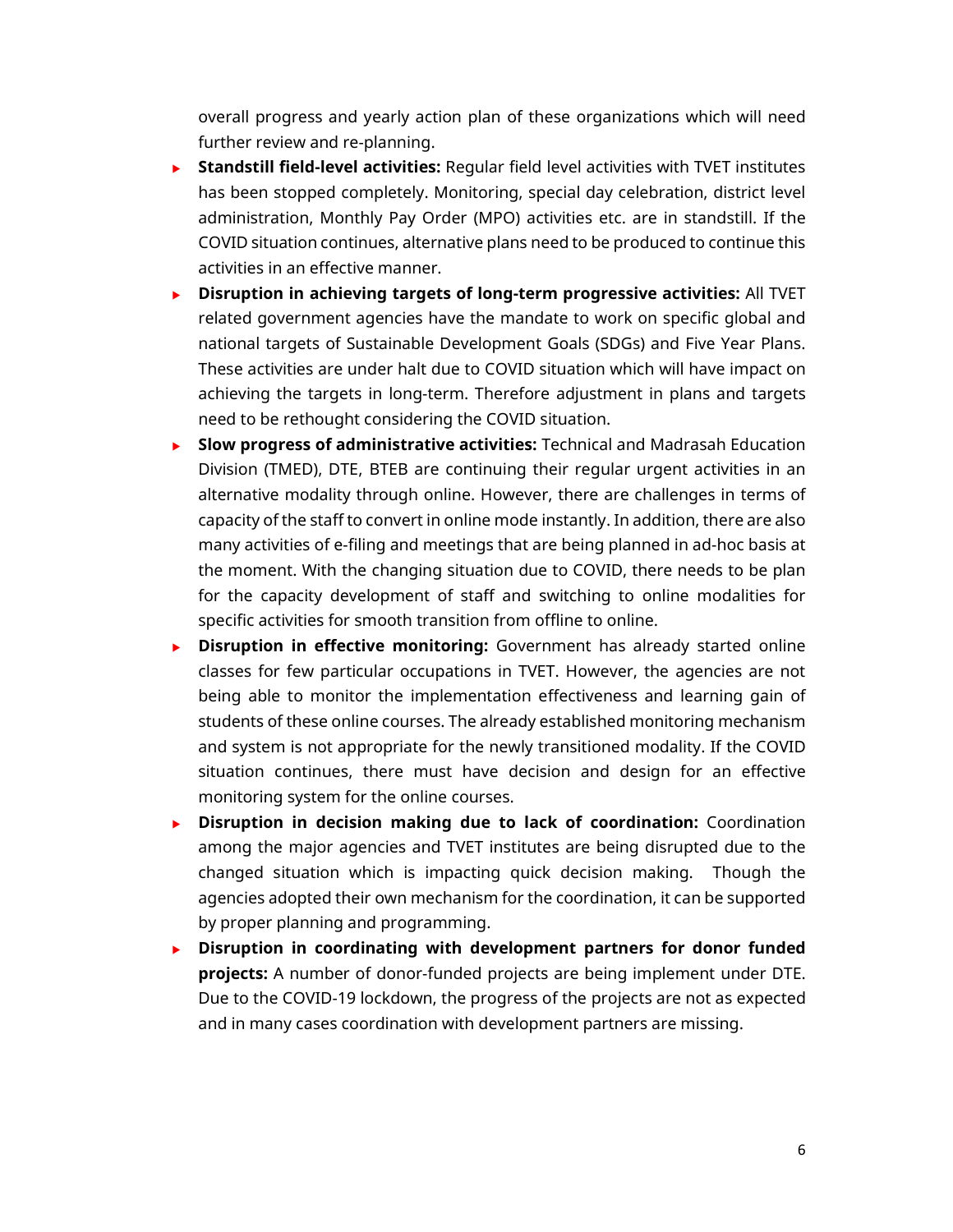#### **B. TVET Delivery**

- **Learning loss due to discontinuation:** TVET institutes were completely closed for about 2 months due to the outbreak of COVID-19 and lockdown in Bangladesh. Long period of disengagement from TVET institutes caused disruption in students' learning. Planned activities of the institutes halted due to the current situation and may result into complete year gap at the worst.
- **Disrupted assessment and learning outcome:** Planned assessment are in halt due to the closure of institutes and alternative assessment modalities come with lots of challenges. This makes it difficult to improve or even attain the scale of learning outcome of the students. On the other hand, the authorities and the teachers will find a difficult time to reach a way out to have national assessments considering the loss of classes and other associated factors.
- **Loss of practical learning due to halted practical demonstration:** In TVET, though the theory classes are somehow possible to plan in alternative modalities through internet and television, practical demonstration is the most pressing challenge. Even if some kind of simulation for some occupations are possible, it would be impossible for most of the occupations. Without access to equipment, practical learning for students is unthinkable. This would create a big gap in the practical learning outcome of TVET students. The option to hold face-to-face practical classes with a small group of students at a time is limited by scarcity of teachers in Bangladesh TVET.
- **Interrupted access and non-inclusive participation in alternative learning approach:** Alternative teaching-learning modalities through online classes caused non-inclusive participation of students. Not all students have the access to internet, smart phone, proper space and home-based support for distance learning. This will cause low participation in alternative learning modality and learning discrimination among students of different background.
- **Teacher's capacity and development:** Teachers' and trainers in TVET sector are also affected due to this COVID-19 lockdown. Their disengagement from educational activities is not only demotivating them but also affecting their regular practice. Alternative and innovative approach of teaching-learning is not very much popular to most of the teachers of Bangladesh. They also lack in capacity in implementing new initiatives. If timely measures cannot be taken to develop teachers' capacity, this will have longer term impact both in implementation and at teachers' motivation level.
- **Institute reopening challenges:** Reopening of TVET institutes is one of the most crucial factors to be planned now. There will be many challenges in reopening the institutes in terms of coping with the new normal situation. If the reopening plan are not developed efficiently, it will have longer term impact on students, teachers and associated all others.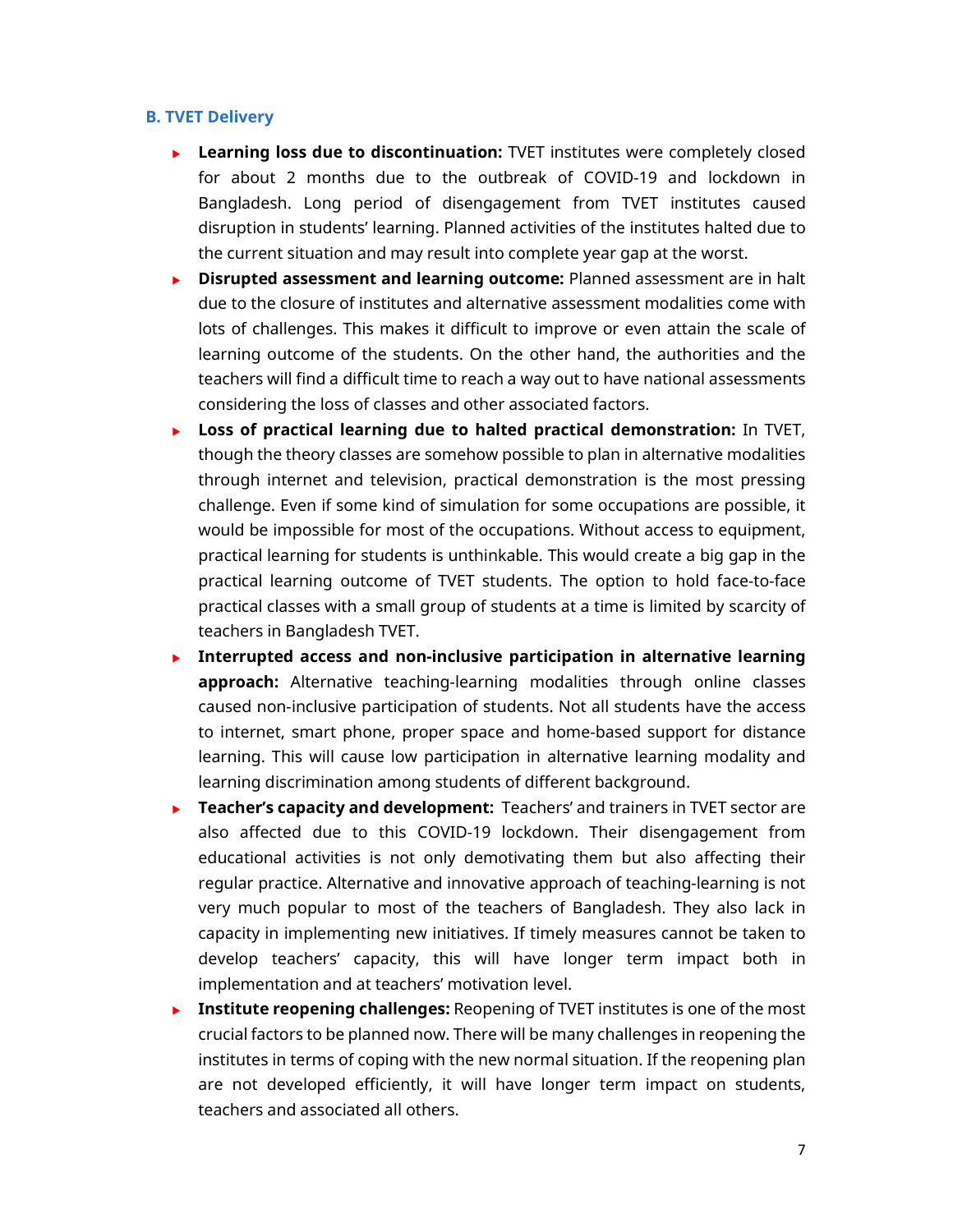- **Disrupted industry engagement:** As TVET is highly dependent on industry engagement for the practical learning of students, this has been affected due to COVID-19. And this will continue for a longer period. It will also impact the relationship between industries and institutes.
- **Increase in youth unemployment:** As TVET is directly linked with employment, there will be a huge impact on youth employment due to COVID-19. Especially among postsecondary students, economic impacts are foreseen to see drop-outs, and increase in youth unemployment in absence of education and skills training to support access to formal job market. Academic year loss will cause opportunity cost for poorer families which needs to be dealt with care to sensitivity to minimize social unrest in the society.

# **4. Government of Bangladesh's Response to COVID-19 for TVET**

Government of Bangladesh has taken some immediate actions to run TVET classes through alternative approaches. Directorate of Technical Education along with a2i and other development partners supported designing the new interventions. Live classes for diploma-in-engineering courses for public and private polytechnic institutes and technical schools and colleges (TSCs) started from 10th May 2020. This initiative is targeted towards a total of 3.25 lakh students enrolled in 50 government and 553 private polytechnic institutes, and 64 technical school and colleges. Facebook live classes include 34 technologies for first year and six technologies- civil, mechanical, computer, electrical, electronics and ceramics for second and third year students which cover at least 80% of the total students. Fifty teachers of polytechnic in eight divisional cities are delivering lecture by rotation. They have prepared these lectures with the assistance from a2i project of Bangladesh Government. Lessons are being delivered five days a week, 10 lessons per day from 8am to 1pm with the duration of thirty minutes for each lesson. Prior to this, DTE introduced televised classroom lectures for about 3.8 lakh SSC (vocational) and Dakhil (vocational) students of 3000 institutes through Shangshad Bangladesh Television since 19 April 2020. Some of the previously created supplementary contents by TVET teachers, which are not regular lessons, are available on institute online portals for students and teachers to explore.

Assessment is a crucial part of teaching-learning. Homework has been planned after every class as part of continuous assessment which will be scored after the reopening of the institutes. However, this will not suffice to evaluate student learning through online classes. It requires a well thought planning to find out appropriate ways and means for assessments.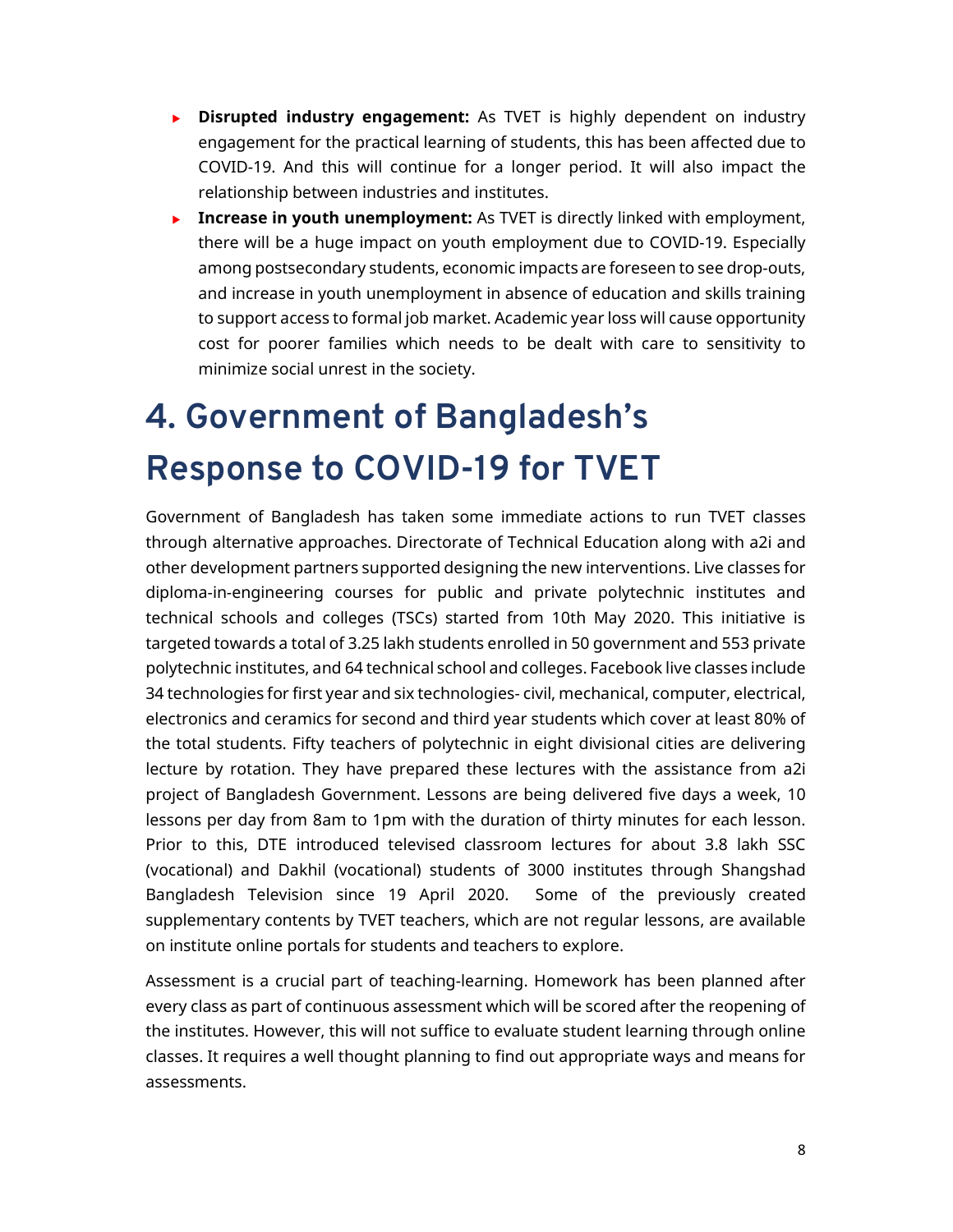Ensuring inclusiveness through this alternative learning approach is quite challenging due to access to internet, smart phone etc. for students from all socio-economic backgrounds. Only 40-50% students participate in online classes and rest cannot be traced. To increase students participation, other platforms for remote learning, such as radio (national, FM and community), mobile phone (both feature and smart) and Internet are being explored.

Directorate of Technical Education (DTE) informed that the government is planning to include learning resource under World Bank project. The government is setting up mini studio one in each of the eight divisions in the selected polytechnics for shooting to produce learning materials.

A separate TV channel will be dedicated for education. SSC vocational and Business Management courses will be included there. Trainers will be consulted to select the skills and the trades that will be covered.

Bangladesh Technical Education Board (BTEB) has suggested a need assessment to identify health related occupation, provision of equipment and introducing training and certification.

# **5. Development Partners' and NGOs' Response to COVID-19 for TVET**

Development partners (DPs) and NGOs have always been in the forefront in emergency. Crisis of COVID-19 is another such example where they have come forward with emergency responses to deal with the pandemic and post pandemic situation. Many initiatives for TVET sector have already been implemented and many are at the design phase. Some of the initiatives also have the potential to create example and solve nationwide challenges in TVET created due to COVID-19 and hence can be replicated by the Government. There is a concern expressed by a leading NGO about dwindling funding support from the development partners for NGO activities. The donors are diverting funds to health and safety. The NGOs, therefore expect funding from the government to compensate for the shrinking resources from the donors so that they can carry on their result oriented service delivery.

## **A. Teaching-learning**

Teaching-learning delivery has been taken as a serious concern for most of the donor and implementing agencies. Quick and urgent initiatives have been taken to continue teaching-learning in TVET system. Some of the examples are as follows:

**Dinime content development:** UCEP, BRAC, UNICEF and Skills 21 project of ILO are directly involved in developing online content for TVET courses and skills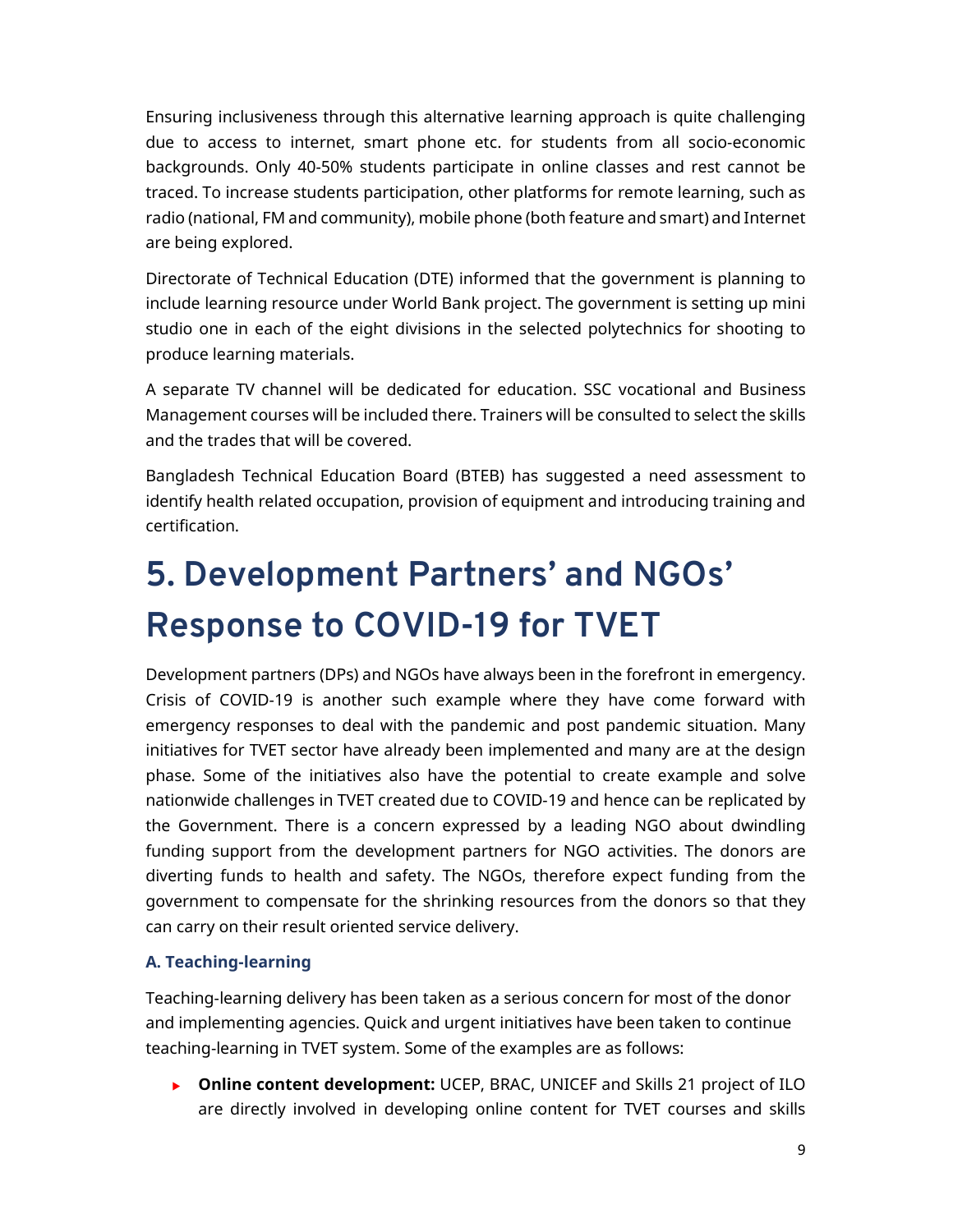training. UCEP has developed online content as per BTEB syllabus for UCEP's Polytechnic Institute (UCEP Institute of Science & Technology) and Technical Institutes. Skills 21 project of ILO developed online video materials by teachers of TVET institutes for students enrolled in Skills training for the trades- Graphic Design, Welding, and Electrical. The project is also designing full package of elearning courses for 2 NTVQF courses- skills level 1 and pedagogy level 4 for teachers and students. UNICEF has provided technical support to DTE in designing online diploma-in-engineering courses for polytechnic institutes and SSC vocational courses for TSCs. BRAC has conducted a need analysis of online training courses to identify the willingness of learners for online/blended learning approach and will develop courses accordingly. The UCEP recommended setting up learning management system, which will also preserve the learning lessons.

- **Conduct online classes:** UCEP is conducting online classes to ensure continuation of learning & preventing dropping out of students, especially those at high risk (from poor families, girls, PWDs, minorities, urban working children, students in the 2nd Chance Education Programme etc.). They are also providing weekly distance learning and follow up for TVET student through mobile phone and other digital support. Skills 21 project has also started online training courses through Facebook and Zoom.
- **Capacity building of the instructors & teachers on digital tools, content and platform**: UCEP is supporting teachers develop new skills on digital tools, content and platform to perform efficiently. Skills 21 project of ILO is conducting online Training of Trainers (TOT) programme with BTEB to engage teachers on ongoing CBTA Level 4 training programme in pilot basis.
- **Psycho-social counselling and mental health support:** UCEP is conducting psycho-social counselling for students and parents to ensuring that students are calm enough to study during this crisis period, do not get demotivated to learn or resume schooling and also to ensure that parents don't compel student into child labour or early marriage. UNFPA is strengthening social cohesion, solidarity and healthy coping of youth through tele classes on life skills and scaling up remote support for the mental needs of youth through helpline service. The UCEP suggested considering the effect of online classes at a stretch for five hours on the health of the students.

#### **B. Safety, Security and Hygiene**

Development partners and NGOs have started working on awareness raising activities for COVID-19 from the very beginning. They are ensuring different types of safety, security and hygiene measures, such as follows:

 **Awareness building on COVID-19 risks and safety measures:** UCEP is providing orientation and disseminating information on COVID 19 risks and safety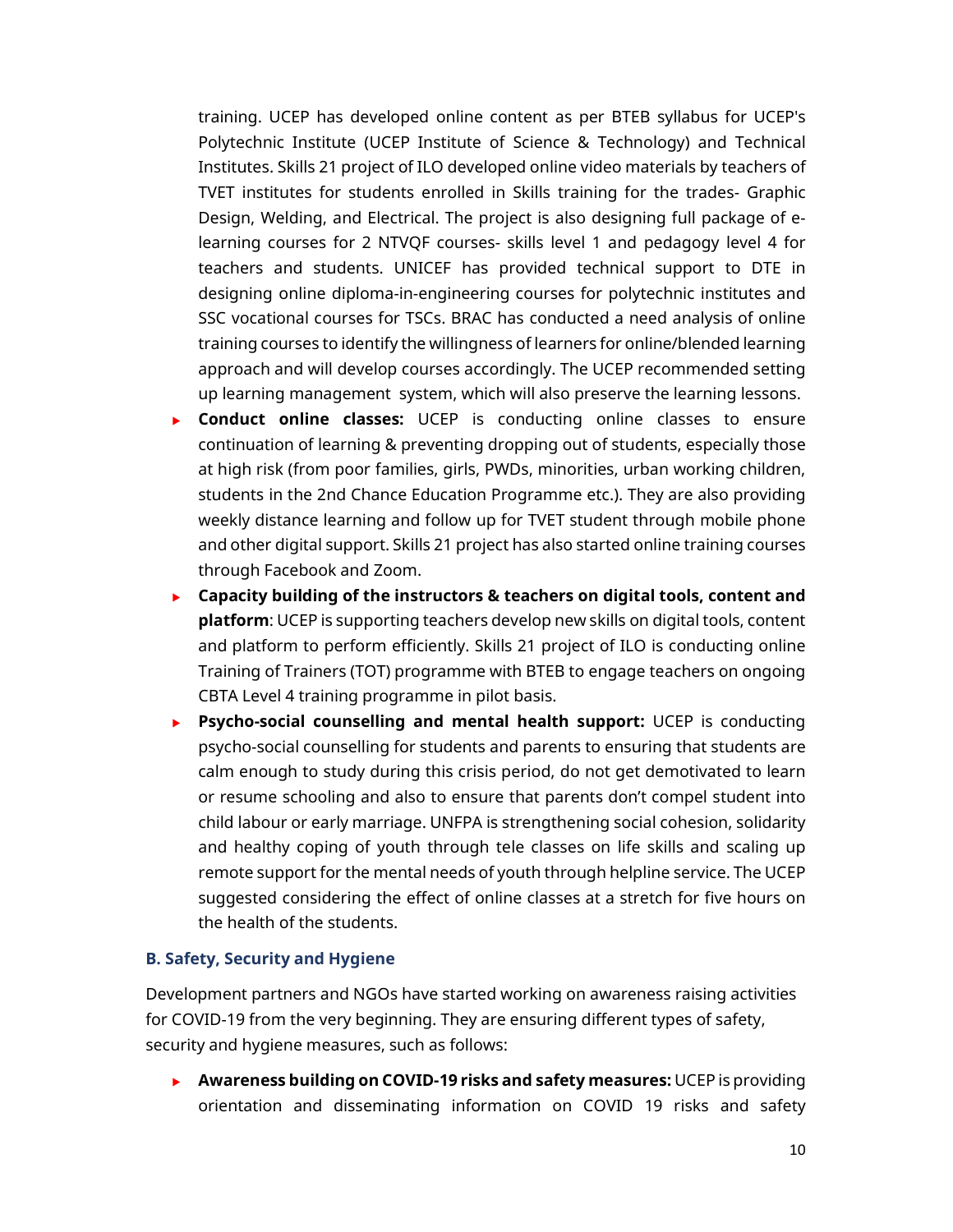measures among their students, parents and staff; ensuring enough water and soap in all schools and office premises; and promoting and monitoring safe & hygiene practices, including social distancing etc. KOICA is providing onlinebased knowledge regarding covid-19 response/infectious disease to doctors, nurses and technologists in Mugda and Savar. WIF project of ILO is providing Information educational and communication (IEC) material on Covid-19 for migrant women workers.

- **Social safety net programmes for extreme poor students:** To ensure that families of student do not face starvation or acute hardship, UCEP is raising fund and linking with on-going social safety net initiatives for providing cash, food and essential items to families of students (all of who are from extreme poor/ poor backgrounds or disadvantaged). DFAT's is supporting UCEP in this initiative to ensure students' safe return to schools and technical institutes after the COVID-19 crisis.
- **Support vulnerable students and families with food packages and personal protection materials:** UCEP is exploring and collecting fund from institutional and individual donors to support most vulnerable students and their families with package of food items and personal protection materials. KOICA is also providing emergency food and sanitary goods for vulnerable and communities in Dhaka.

#### **C. Skills and Employment Generation**

Given the economic slowdown and loss of jobs, TVET graduates are likely to face considerable challenge in getting jobs. BRAC and other Development partners are taking initiatives reduce disruptions in economic activities. Some are as follows:

- **Support restarting SMEs maintaining social distance:** BRAC is conceptualizing how to help small and micro entrepreneurs to restart their business maintaining social distance and precautions for COVID. This exercise is geared towards estimating MSMEs interest in involving in skills development initiatives as training facilitation.
- **Enhancing the capacity of RMG factories:** DFID and SDC are enhancing the capacity of RMG factories to produce Personal Protective Equipment (PPE). They are also providing training to mid-Level management and supervisors on COVID-19 Adaptation in RMG factories. Besides, they are designing training for paramedics. The main objective of the proposed support to Sudokkho project by DFID and SDC is to help the partners to sustain their businesses through building resilience to the pandemic and ability to resume operations when the restrictions are lifted and that the beneficiaries benefit from the available health products and services. Following the immediate response phase, Sudokkho will support early economic recovery, through skills acquisition and job creation. ILO has also developed Occupational Safety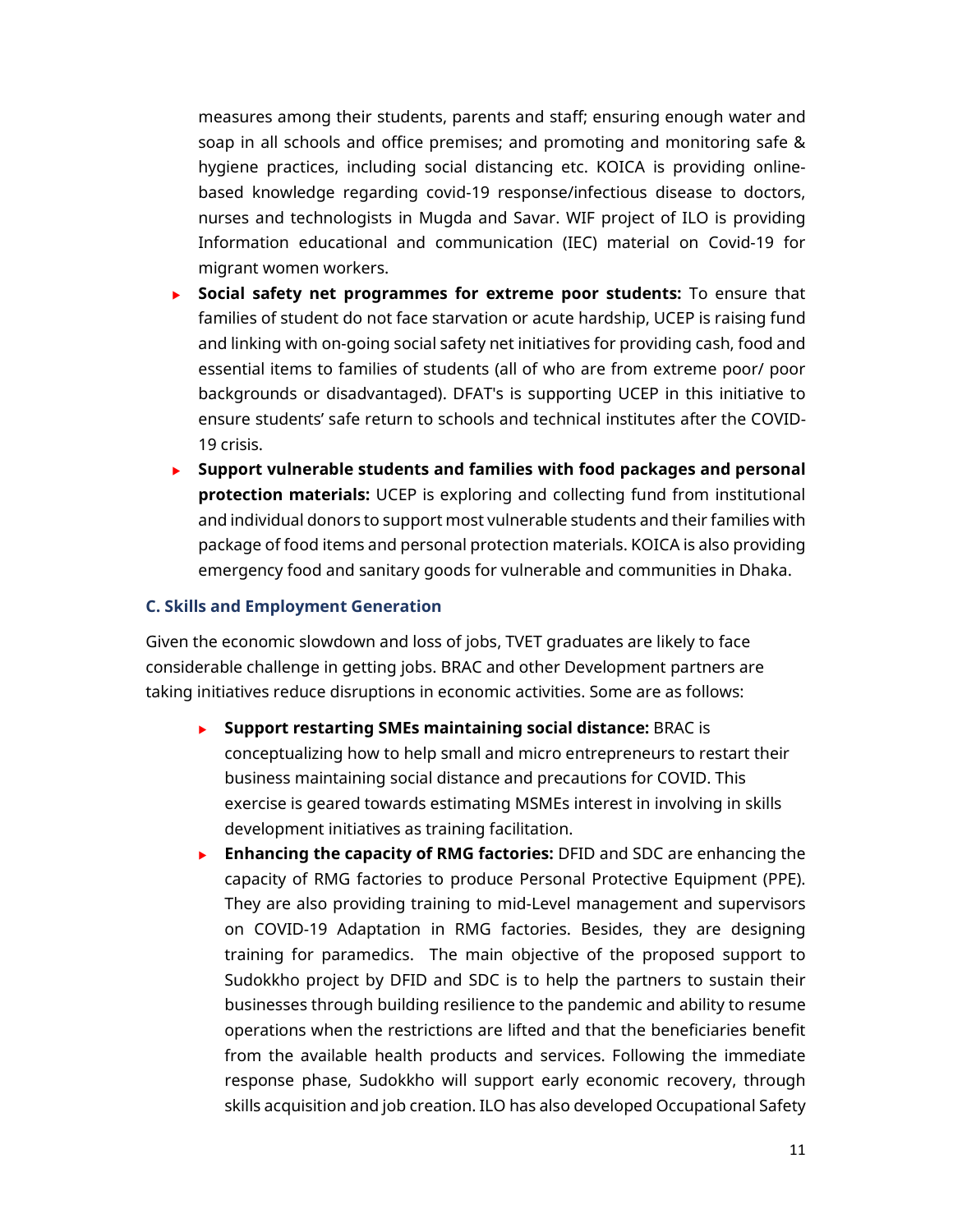and Health (OSH) guidelines for RMG's better functioning maintaining social distance, safety and hygiene.

 **Employment need assessment for returnee migrants:** ILO Migration project is mapping and assessing needs and mapping the challenges faced by returnee migrant workers and their families impacted by the COVID-19 outbreak. IOM is supporting the Government to plan for the return, reception, and reintegration of returnee migrants in 2020 from destination countries globally. Currently their needs assessment intervention is ongoing among the returnee migrants in 12 districts.

## **6. Challenges of Different Response Initiatives**

The government, development partners and NGOs have taken quick and appropriate measures. However, there still remain some critical challenges especially in terms of coverage and access to resources. Some of the major challenges are:

## **Alternative learning method/ Online learning:**

Online learning in TVET remains the biggest challenge with-

- **IDED** limited online educational resources, no effective online learning system and policy in place;
- $\blacktriangleright$  Lack of teachers' capacity and limited resources (internet bandwidth, relevant software and hardware) to develop professional e-learning courses
- **EXECT**-appropriate distance learning platforms that ensure quality and inclusiveness of outreach;
- Practical aspect of TVET courses could not be explored and introduced yet for providing online

## **Lack of equity in access:**

- $\blacktriangleright$  limited access to internet and digital tools like smart phone
- $\blacktriangleright$  Learning environment of learners is not always suitable for online learning. Perception among students and parents is not always positive toward elearning concept.

## **Challenges to reopening:**

- $\blacktriangleright$  Lack of resources for maintaining effective mechanism of social distancing for reopening institutes and delivering food supplies to the families
- The fear of COVID 19 on life and livelihood is acute and not always manageable without practical help (providing alternatives to address livelihood challenges)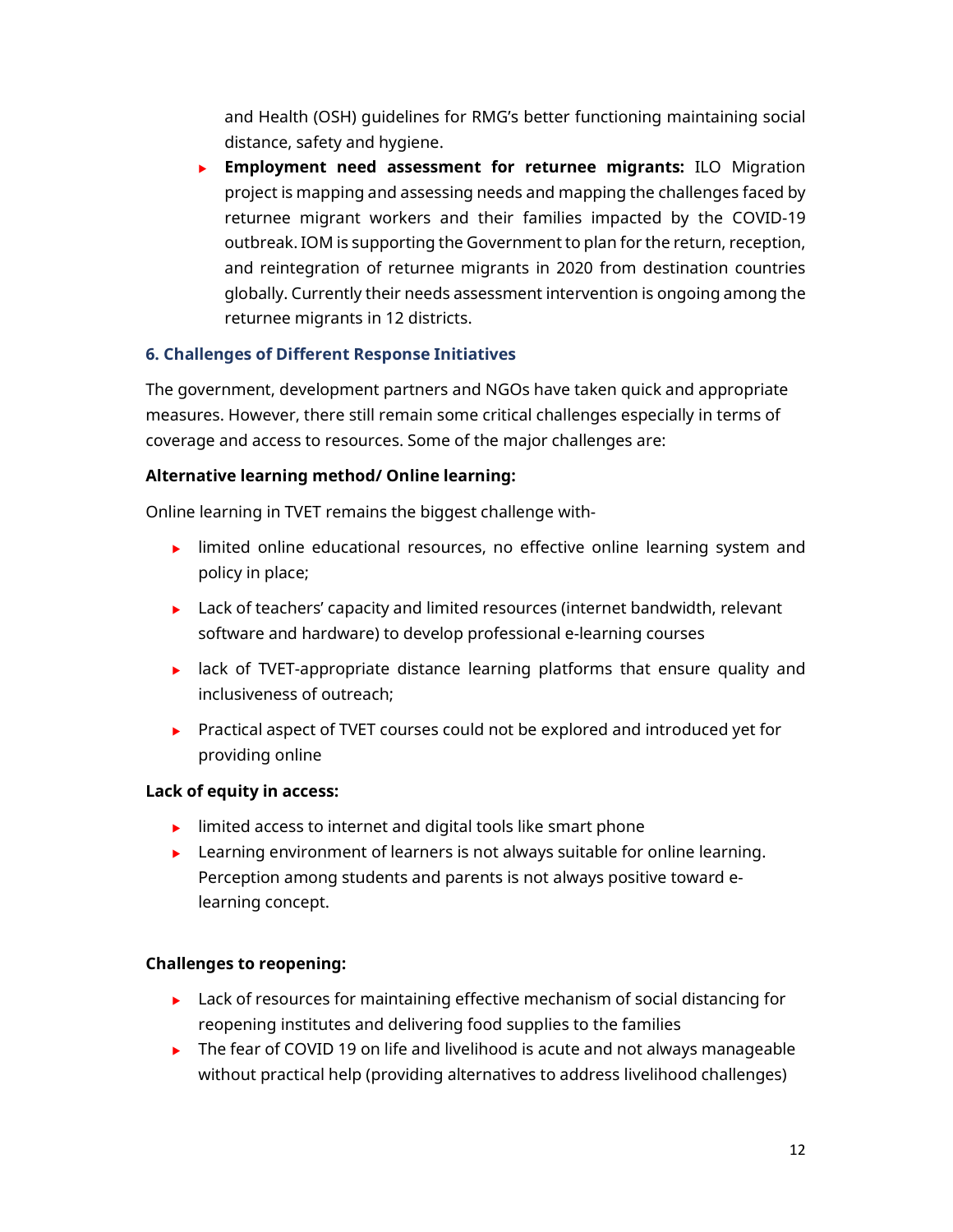- $\triangleright$  Behavioural change among people on the awareness of COVID-19 is taking time and effort
- ► Limited financial support to adopt new initiatives for COVID-19
- $\blacktriangleright$  Lack of seriousness among mid-level management of industries to adopt new measures to fight against COVID-19

### **Lack of preparation for post-COVID era:**

- $\triangleright$  Not every businesses will work/ stay relevant during post COVID-19 situation, hence it is important as well as challenging to understand the landscape focusing on emerging need
- $\blacktriangleright$  Lack of right information and data

l,

**Lack of vision to sustain the measures for post COVID-19 situation** 

# **7. Global Examples of Potential Response Initiatives**

Updated results of a joint global survey conducted by the ILO-UNESCO and the World Bank shows that the number of countries which are developing TVET response measures seems to be steadily increasing as the crisis has developed<sup>4</sup>. The use of TV and distributing written resources (self-paced learning guides and learner notes) was comparatively high in low and lower-middle income countries, according to the survey.

The survey revealed that "…the most common tools or resources used are video conferencing (such as zoom), videos (including You Tube), blogs, discussion forums or platforms (like Microsoft Teams) and virtual learning environments (like Google Classroom)<sup>5</sup>. Video conferencing tools and virtual learning platforms appear to be more widespread among high income countries, while offline distance learning tools such as TV and written resources seem to be more frequent in lower income countries $<sup>6</sup>$ . This is</sup> likely to be correlated with the general quality and access to the internet." Bangladesh is reportedly using both off-line and online distance learning tools.

<sup>4</sup> *ILO-UNESCO-WBG joint survey on technical and vocational education and training (TVET) and skills development during the time of COVI – 19, May 2020*.www.ilo.org visited on 5 June 2020. The survey covered 126 countries including Bangladesh.

<sup>&</sup>lt;sup>5</sup> Countries are also using simulators like STR, Opera and Amadeus, blogs, discussion forums or platforms (like Microsoft Teams), as well as social media platforms and communication tools such as Facebook, Instagram, WhatsApp and email to facilitate interaction and coordination between trainers and students. Many counties are reportedly using podcasts. Some countries are developing new or mobilising existing platforms such as skills gateways.

<sup>&</sup>lt;sup>6</sup>Tools or resources for offline distance learning are also being developed or expanded and include new written resources such as self-paced learning guides and learner notes.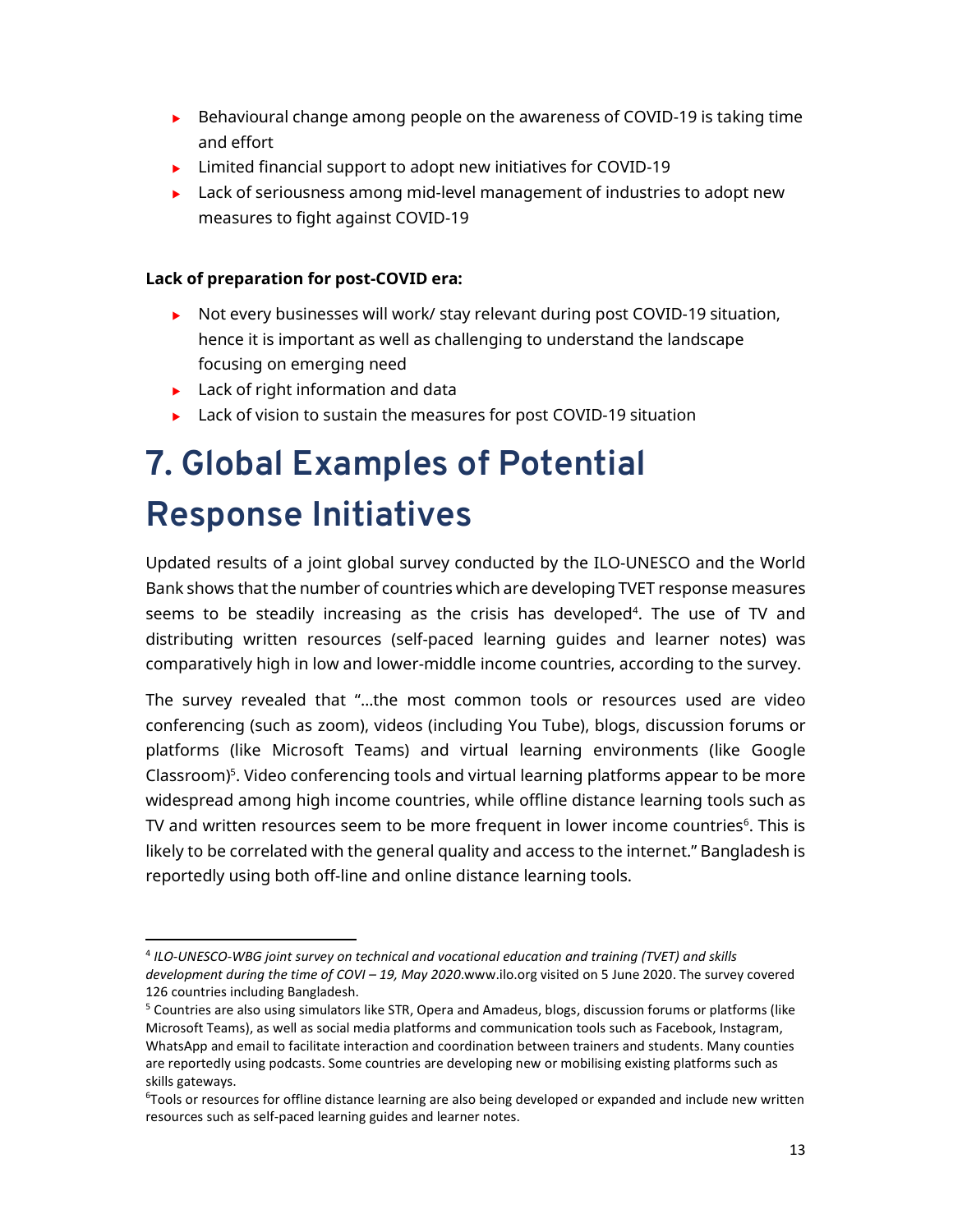Many countries have used online or offline distance learning materials or technologies to address skill shortages in occupations or sectors affected by the COVID-19 pandemic. Examples of such occupational training include nursing (USA, Canada); healthcare related skills and raising awareness related to health and hygiene (India); contents on ventilator machines and face shields (Malaysia); medical equipment technicians (Indonesia); sewing of masks (Lebanon); protective facemasks, protective clothing for medical workers, medical machinery and respirators (Colombia) etc.

By and large, the online educational tools and Apps are pre-existing and not evolved for the first time in response to the current pandemic. For some countries with prior experience of distance and online learning, the transition to online has been less difficult than others. Countries, which have not gained valuable experience with online learning strategies and at an initial stage, like Bangladesh, will need careful planning, preparation, adaptation and an appropriate learning space. This will require a time bound plan of action to offer large-scale on line solutions to TVET education.

In less developed or developing countries, a serious challenge faced is due to poor connectivity, the unaffordable cost of data usage, usability of learning platforms, lack of student friendly content and the absence of regulatory acceptance of online training. Lack of (or poor) connectivity (of internet) and prolonged power-cut can affect the students and teachers living in remote areas. Lack of distance learning equipment for both students and teachers also pose a serious problem. Low network coverage itself can be a reason for lack of preparedness of teachers and students for online training (India). Students' lack of access to digital equipment has been cited as a reason for low participation rate even if some online courses are offered (Sri Lanka). Uncertainty regarding the end of school year and students' entry into the labour market has been a source of anxiety among students affecting their willingness to continue learning.

# **8. Potential Response Options for Bangladesh from Global Examples**

The sudden onset of the pandemic left Bangladesh TVET with no contingency plan to ensure continuity of education and training. A complete lock-down brought the movement of teachers, students, and access to necessary raw materials for practical classes to a stand-still. Enterprise closure also meant discontinuity of apprenticeship and work based training.

The results of the ILO-UNESCO and World Bank survey provides certain glimpses of what different countries are doing. The examples can help Bangladesh in designing its own COVID response plan. The purpose here is not to provide country-wise narration, which is available in the cited source document. The discussion below shows how a large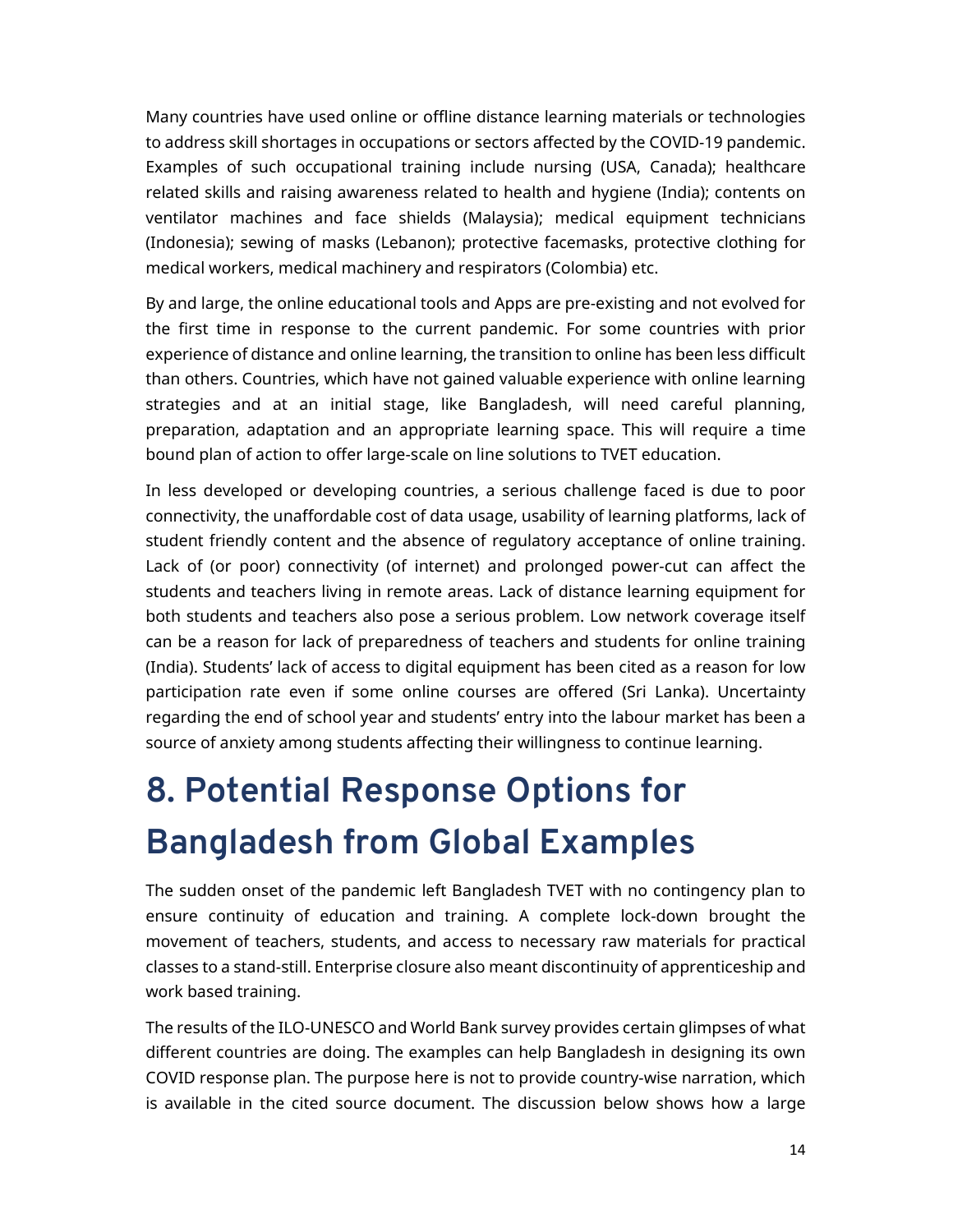number of countries is facing similar problems, not much different from what Bangladesh is facing now and will be required to address as the country intends rolling out COVID response plan. While admitting that countries which had experience with online education are in better situation to cope with these problems; the discussion will also reveal that there are no magic solutions to many of these problems. The discussion will also lead to citing a number of options for Bangladesh to choose among in planning COVID response and its execution.

As of now, the expected date of opening of educational institutions in Bangladesh is from September 2020. However, the uncertainty about contagion could lead to persistent voluntary social distancing and drop outs in the schools. It is, therefore important that the COVID response plan should also be a plan for the post-COVID -19 world, instead of just providing reactive measures for now<sup>7</sup>. Side by side with finding short term solutions, the plan should also aim at long term impacts and develop greater resilience in which financial and human resources have to be mobilized to "ensure universal access to digital infrastructure, tools and modern learning technologies"<sup>8</sup> .

- **Revisiting the skills interventions for making them market responsive:** Many of the hard hit sectors from CVOID 19 such as RMG, Tourism and hospitality etc. will take long time to revive. Associated skills training for these sectors could be refocused to other skills associated with industries that are on high demand and are necessary to cope with the situation like agro, pharmaceuticals, caregiving. IT, healthcare among others.
- **National platform to deliver distance learning content:** There is a need to develop a national platform to deliver distance learning content aligned with national curricula. It is a humungous task considering the fact that the TVET institutes are conducting courses in a number of trades and students are at different grades. It will be difficult to migrate all the courses to an online platform at once. As a start, the chapters, which are relevant for teaching in the current months can be included for digitalization. The others can follow.
- **Capacity development of TVET teachers:** The TVET teachers in Bangladesh would need to be equipped to shift to online learning<sup>9</sup>. Experiences from other countries show that for the teachers to adapt to the new modes of teaching has not been easy. In Canada, teachers experienced challenges in quickly reorienting

<sup>&</sup>lt;sup>7</sup> Digitalization will empower the entire TVET education system to leverage those skills and occupations for which digital capability is a pre-requisite. TVET institutions in Latin America have reported that the new generation of e-learning programs being developed during the pandemic will most likely use more advanced technologies including gamification, augmented reality, virtual learning environments and simulators, ILO CINTERFOR, *The role of vocational training against the effects of COVID-19 in Latin America*, 2020.

<sup>8</sup> International Labour Organization, Distance and Online Learning during the time of COVID -19, *Policy brief*, April 2020.

<sup>&</sup>lt;sup>9</sup> Republic of Korea reportedly has developed video manuals on how to use online content for instructors and users.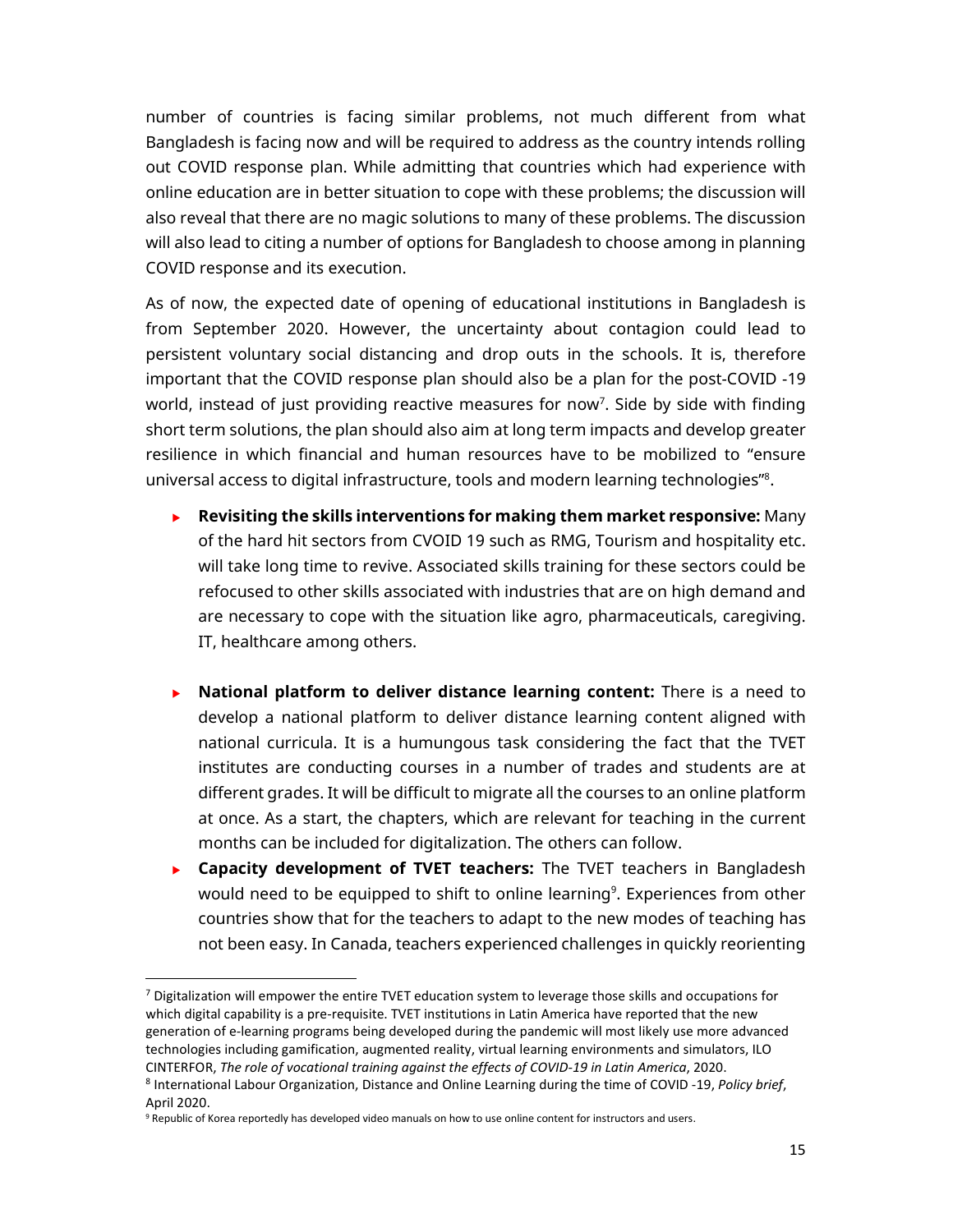their training strategies and that created great deal of stress, pressure and anxiety. Students and the teachers, reportedly took time to adapt to the new online method in China. Teachers' workload increased heavily under the new teaching method as the questions and messages increased from students at all hours (Kyrgyzstan).

- **Develop an eco-system for students for smoother transition from offline to online mode:** The teachers would also need to communicate with the students, parents and peers to help students transiting from offline to online system and getting acclimatised to a new system of training delivery<sup>10</sup>. For the students, it would mean, besides acquiring digital skills, coping with an eco-system that demands learning to learn and learning individually with minimum contacts<sup>11</sup>. In Mexico, a call centre/hotline was set up through which teachers can support students<sup>12</sup>. In Uzbekistan, a call centre has been created to explain questions related to video lessons and online assessment systems for parents and students<sup>13</sup>.
- **Build repository of online contents:** A whole lot of online tools and open source materials on learning management system and high quality educational materials related to skills development are available and can be leveraged to use and train the students, teachers, educators, TVET managers and administrators. A list of relevant important links in this regard, as compiled by the ILO, is in the Annex. The lack of knowledge, skills and competences to access and use these facilities and resources is a challenge for TVET community in Bangladesh. Creating awareness and capacity building among the TVET teachers and trainers in these areas, therefore, is an immediate necessity.
- **Build necessary ICT infrastructure and ICT skills:** To move forward to the online direction, Bangladesh TVET would require, in addition to the necessary ICT infrastructure and ICT skills, policies for institutional adaptation, organizational restructuring and capacity building at the institutional level. An important prerequisite for creating such education and training eco-system is partnership and cooperation at the sectoral, national and international level to share information and resources.
- **Alternative set up for practical classes:** A common difficulty that is understandable and has been reported by some countries in the survey is one of training delivery on some subjects that needs hands-on practice under teachers'

<sup>&</sup>lt;sup>10</sup> In Sri Lanka, psychological and social support has been provided to teachers and trainers. Teachers are continuously encouraged to communicate and carry out online discussions with students through available resources (WhatsApp Groups). Working with students as a team has helped teachers in encouraging students' self-motivation; ILO-UNESCO-WBG joint survey on technical and vocational education and training (TVET) and skills development during the time of COVI – 19, May 2020, p.27.

<sup>11</sup> UNESCO-UNEVOC, *TVET peer support in response to COVID 19*, https://unevoc.unesco.org/home/COVID-19+disruptions visited on 18 May 2020.

<sup>&</sup>lt;sup>12</sup> ILO-UNESCO-WBG joint survey on technical and vocational education and training (TVET) and skills development during the time of COVI – 19, May 2020.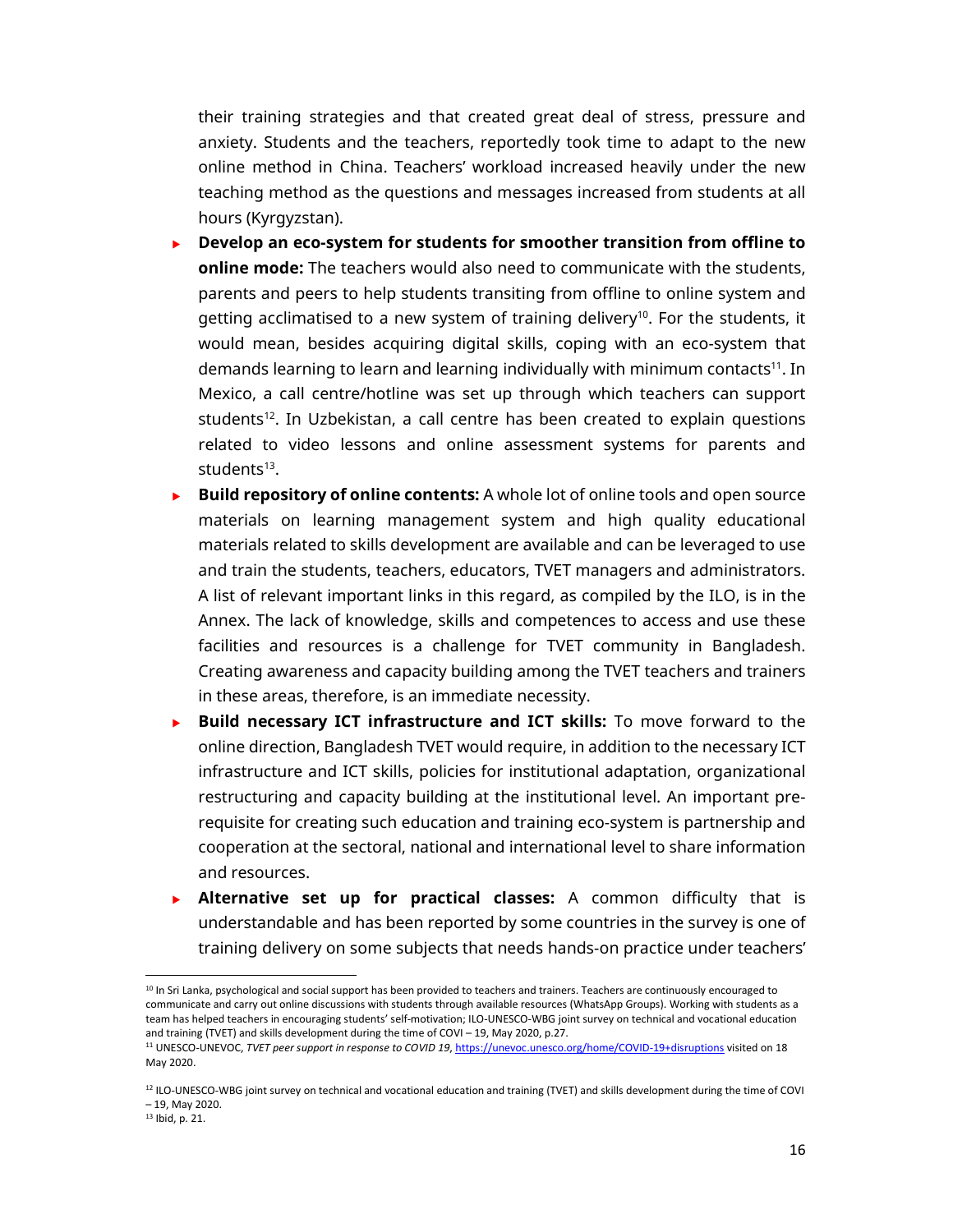guidance like, electricity, automotive, civil engineering. Work based learning and apprenticeship have stopped; trade and technology, which depend on work based learning have been worse affected even in developed country like Finland. In Canada, motivation of students have been adversely affected due to passive method of engaging with contents such as reading, videoconferencing, watching demonstration videos etc. in programs with an emphasis on practical activities in laboratories and workshops. In many countries distance learning is focussing on theoretical classes (India, Malaysia and others) while practical modules are being postponed. In China, practical courses could not be delivered online, which is likely to affect students' assessment and certification process. The UK has been unable to conduct assessment except where it is possible online, like in computer applications, technical drawings etc. In Egypt, for graduating students, assessment and exams will be conducted at college workshops and labs under strict precaution and social distancing. For transitioning students, the centres will open 3 weeks earlier than usual the next year.

- **Safety and hygiene measures for reopening TVET institutes:** The ILO-UNESCO-WB survey also indicated countries like Brazil and Lebanon are developing a series of measures for progressively moving back to face-to-face training. The measures aim at guaranteeing safe return taking into account health and distancing measures and lowering the number of students in each class. Bangladesh also needs to think in the same line for reopening the TVET institutes with proper precautionary and safety measures. COVID - 19 OSH guidelines have been issued in Bangladesh by the Directorate General of Health Services, ILO, a2i and UNDP. The Directorate of technical Education of Government of Bangladesh can use these guidelines when opening up the educational institutions.
- **Phase by phase reopening plan:** Selective opening of classes with limited number of students and teachers can be planned to address the students with special needs including those who have lack of access and inability to afford digital means. The selective and safe return to education can also prioritize practical classes for small group of students in phases. A number of countries already provide face to face apprenticeship and practical training with precaution (Australia, Cambodia, Finland, Kenya, Malaysia, Thailand, and some others). The UAE, reportedly conducting assessment of practical skills to small groups of students to come to workshops in strict compliance of the guidelines on protective measures against COVID-19.
- **Commitment of additional resources:** There is need for commitment of additional resource requirement<sup>14</sup>, both financial and human if Bangladesh has

<sup>&</sup>lt;sup>14</sup> The ILO-UNESCO-WB survey finds that the likelihood of TVET institutions committing additional resources for the use of distance learning seems positively correlated with country's income level.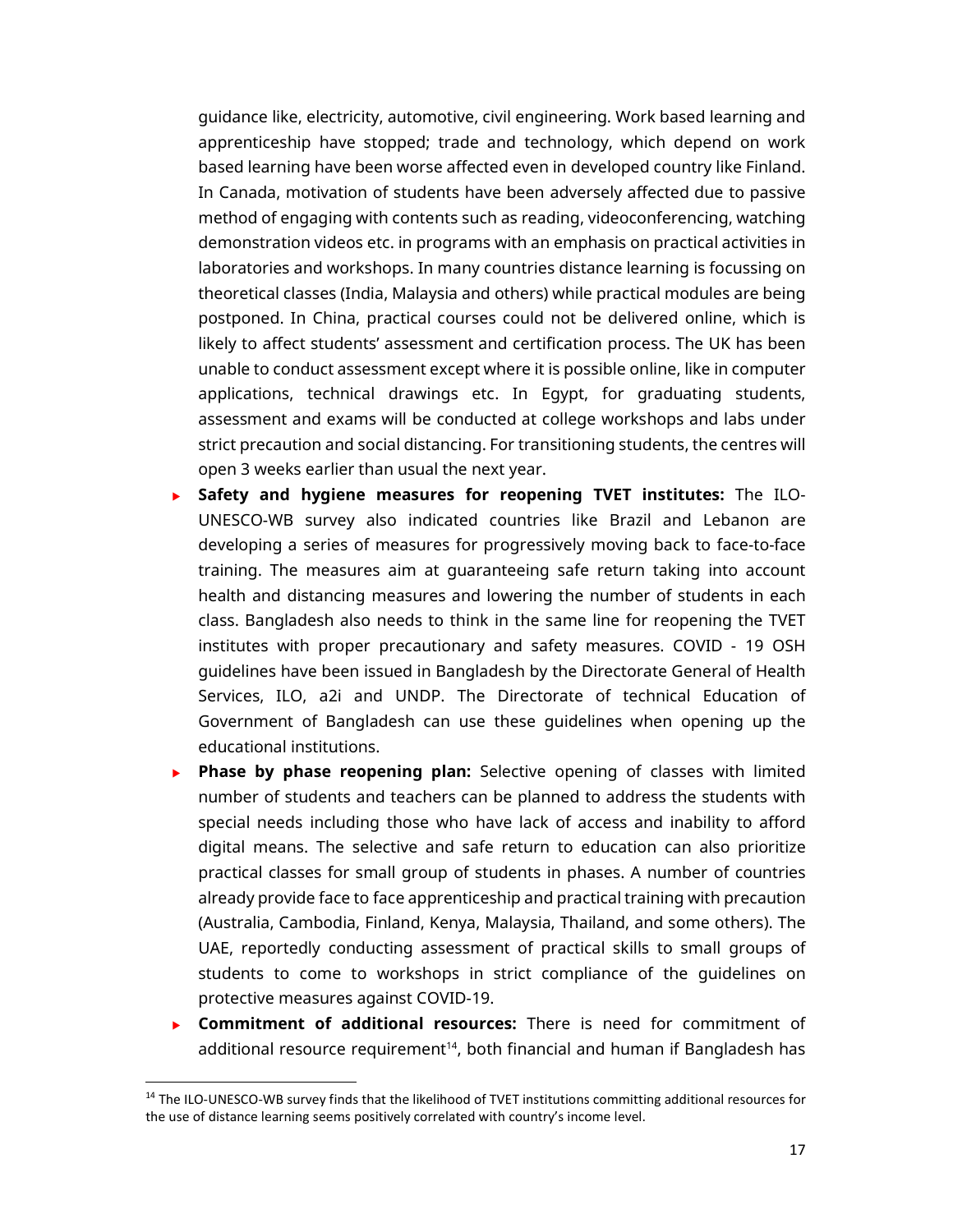to prepare for a mix of online and offline education and training. There is a cost of technology acquisition and access, content development, and training of manpower. Teachers and students would need gadgets and access to online tools and platforms, the cost of which is to be borne by the DTE. A greater collaboration will be required between DTE and the ICT ministry to understand in greater details the existing technology provisions that the ministry can offer, also within the scope of digital Bangladesh, which can be leveraged at no cost or at minimal cost to support online education. Possible partnership for resource-sharing may be explored with the Development Partners and the Multilateral Development Banks. Collaboration with private service providers in the telecom and IT sector in Bangladesh should be explored for possible support in providing Internet and telecommunication resources for expansion of online education and training<sup>15</sup>. National television and radio will continue to be an important channel in the dissemination of online courses and practical knowledge.

# **9. Recommended Three Phase Response Plan to Recover and Transform TVET Sector to Responsive and Resilient System**

Based on the impact of COVID-19 on the TVET sector of Bangladesh, the immediate responses already taken and associated challenges being faced, the potential global examples of response initiatives and most importantly the contextual realities, a firm and effective plan is required to recover and transform TVET sector responsive and resilient system. A three-phase plan: short term (immediate to 6 months), medium term (immediate to 12 months) and long term (immediate to 24 months) to address the challenges has been conceptualized for the TVET sector of Bangladesh focusing on immediate, medium term and long-term solutions. Through preparing for timely response, it is expected to limit the huge crisis the TVET sector may encounter postpandemic. For an effective coordinated response, different levels of government need to move in a synchronized and complementary way.

<sup>&</sup>lt;sup>15</sup> In the Philippines, telecom providers are supporting the teachers in the form of reduced tariffs for bandwidth. ILO-UNESCO-WBG joint survey on technical and vocational education and training (TVET) and skills development during the time of COVI – 19, May 2020, p.26.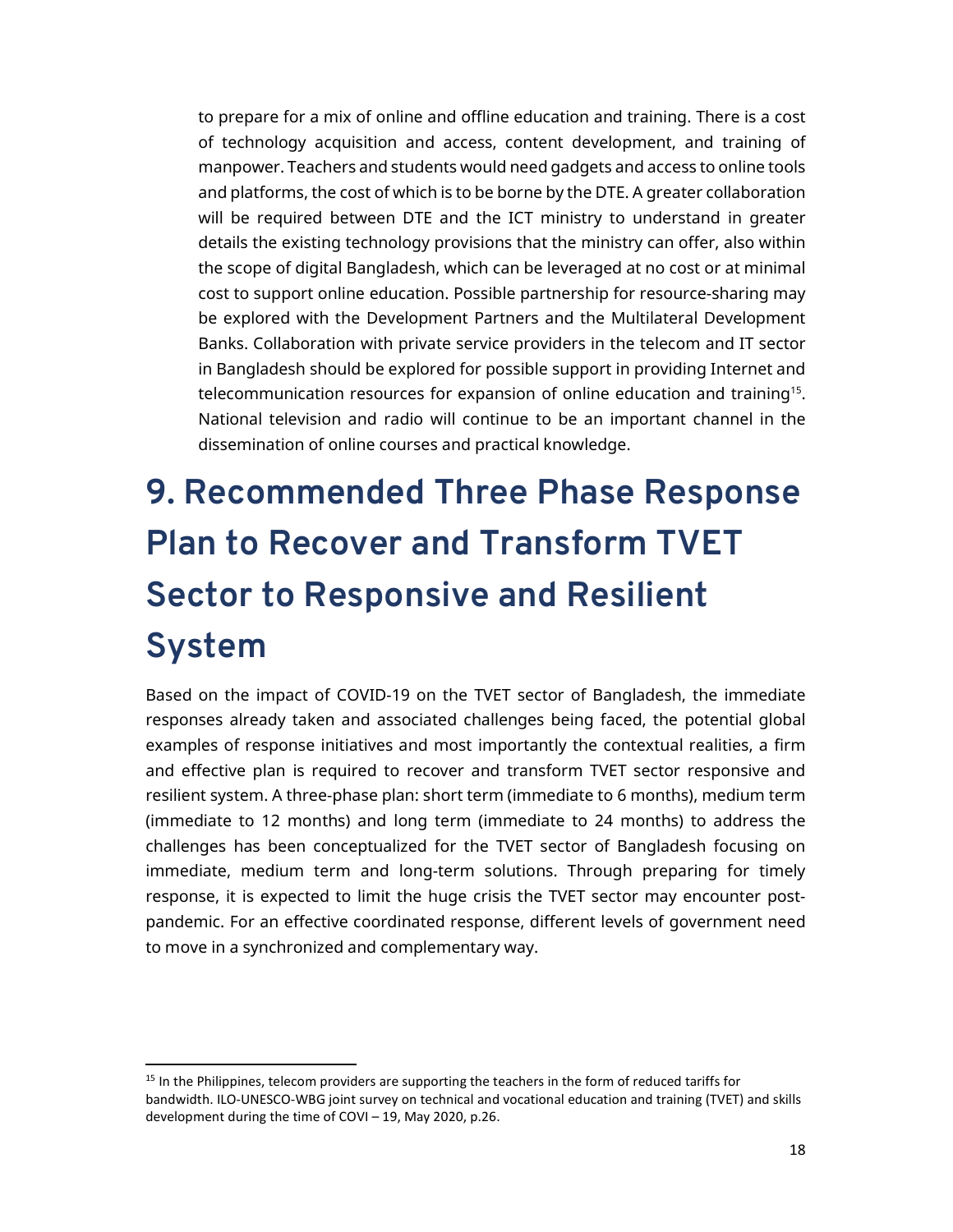| <b>Step</b> | <b>Priority Actions/</b><br><b>Activities</b>                                                      | <b>Sub-Activities</b>                                                                                                                                                                                                                                                                                                                                   | <b>Indicators</b>                                                                                                                                                                                                                       | <b>Time Frame</b> | <b>Implementer</b>                         |  |  |  |  |  |
|-------------|----------------------------------------------------------------------------------------------------|---------------------------------------------------------------------------------------------------------------------------------------------------------------------------------------------------------------------------------------------------------------------------------------------------------------------------------------------------------|-----------------------------------------------------------------------------------------------------------------------------------------------------------------------------------------------------------------------------------------|-------------------|--------------------------------------------|--|--|--|--|--|
|             | <b>Pillar 1: Policy and Strategy</b>                                                               |                                                                                                                                                                                                                                                                                                                                                         |                                                                                                                                                                                                                                         |                   |                                            |  |  |  |  |  |
| 1.          | Internet<br>infrastructure and<br>access to internet<br>for agencies and<br><b>TVET institutes</b> | a. Need assessment of hardware,<br>software and internet facilities<br>required by existing<br>agencies/institutes<br>Liaise with ICT Division for the<br>$h_{\cdot}$<br>development of ICT<br>infrastructure<br>Allocation of budget for<br>$\mathsf{C}$ .<br>procurement and maintenance<br>Installation of materials and<br>d.<br>access to internet | - Number of agencies<br>and institutes got the<br>internet infrastructure<br>installation<br>- Number of agencies<br>and institutes got the<br>access to internet<br>- Number of institutes<br>using the infrastructure<br>and internet | Medium-term       | TMED and DTE<br>along with ICT<br>Division |  |  |  |  |  |
| 2.          | Incentives for<br>online resources<br>for vulnerable<br>groups                                     | a. Identify vulnerable students<br>who do not have the<br>affordability to access to online<br>learning (smart phone, internet)<br>b. Plan and budget for incentives<br>for the identified group<br>Procure materials and distribute<br>$\mathsf{C}$                                                                                                    | - Number of students<br>received incentives for<br>online learning<br>- Number of students<br>utilizing online learning<br>platforms                                                                                                    | Short-term        | DTE and TVET<br>institutes                 |  |  |  |  |  |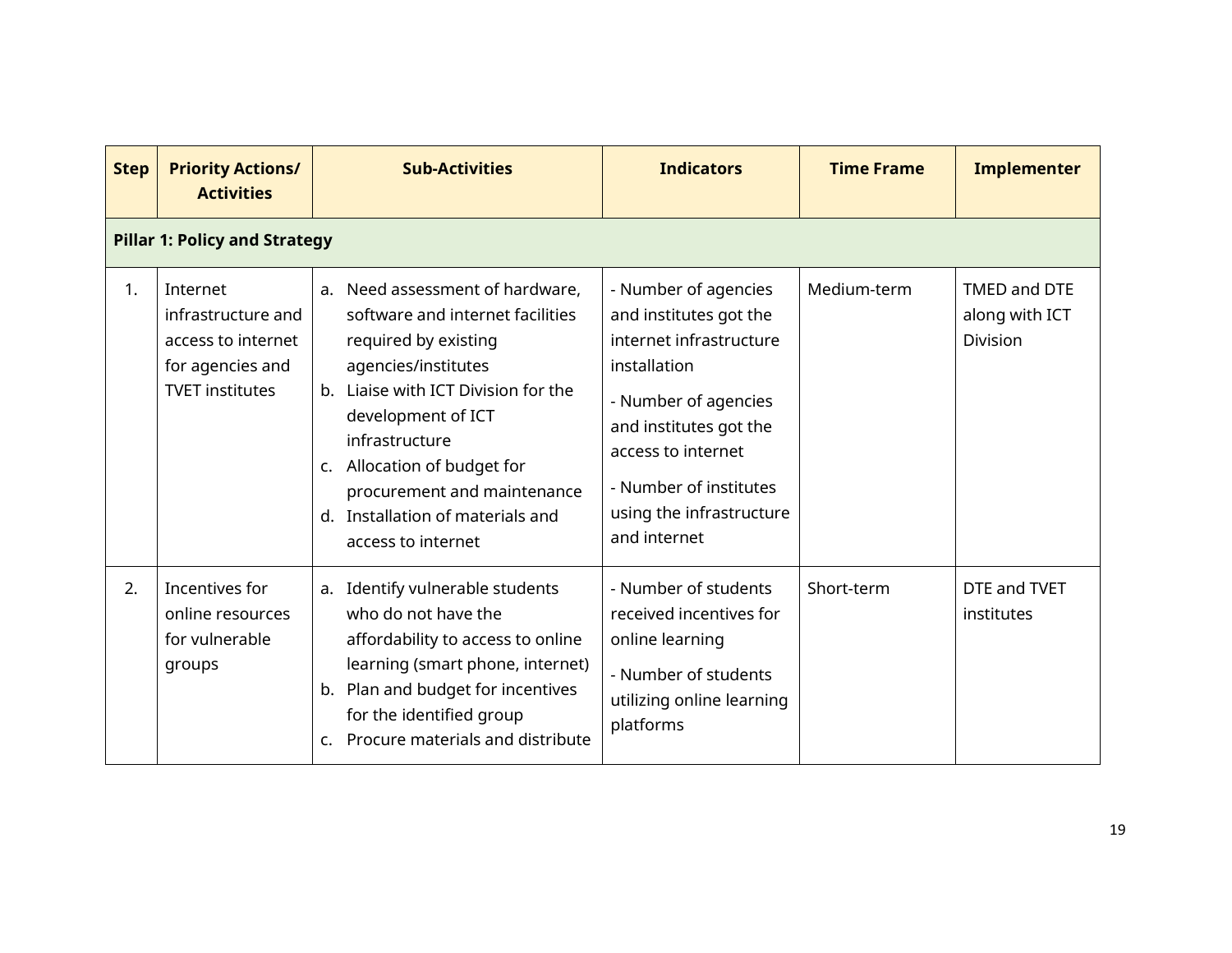| 3. | Social safety net<br>coverage for<br>extreme poor<br>students                                                          | b.<br>$\mathsf{C}$ . | a. Make list of extreme poor<br>students who are affected by<br>COVID-19<br>Provide them with safety net<br>cards<br>Transfer them cash or food<br>according to need | - Number of students<br>received social safety<br>net cards<br>- Number of students<br>received cash or food<br>support | Short-term  | DTE and TVET<br>institutes |
|----|------------------------------------------------------------------------------------------------------------------------|----------------------|----------------------------------------------------------------------------------------------------------------------------------------------------------------------|-------------------------------------------------------------------------------------------------------------------------|-------------|----------------------------|
| 4. | Governance for<br>coordinating<br>with DP projects                                                                     |                      | a. Develop a coordination system<br>on how to manage all DP<br>projects                                                                                              | - An agreed guideline<br>from DTE<br>- Coordination and<br>monitoring mechanism                                         | Medium-term | TMED and DTE               |
| 5. | Bring returnee<br>migrants under<br>the fold of RPL/e-<br>RPL/online<br>courses and<br>connect them<br>with industries | a.                   | Develop policy for skills<br>assessment of returnee<br>migrants and include them<br>within the skills development<br>sector                                          | - A workable policy for<br>immediate involvement<br>of returnee migrants in<br>skills and industries                    | Medium-term | <b>TMEB and BMET</b>       |
|    | <b>Pillar 2: TVET Administration</b>                                                                                   |                      |                                                                                                                                                                      |                                                                                                                         |             |                            |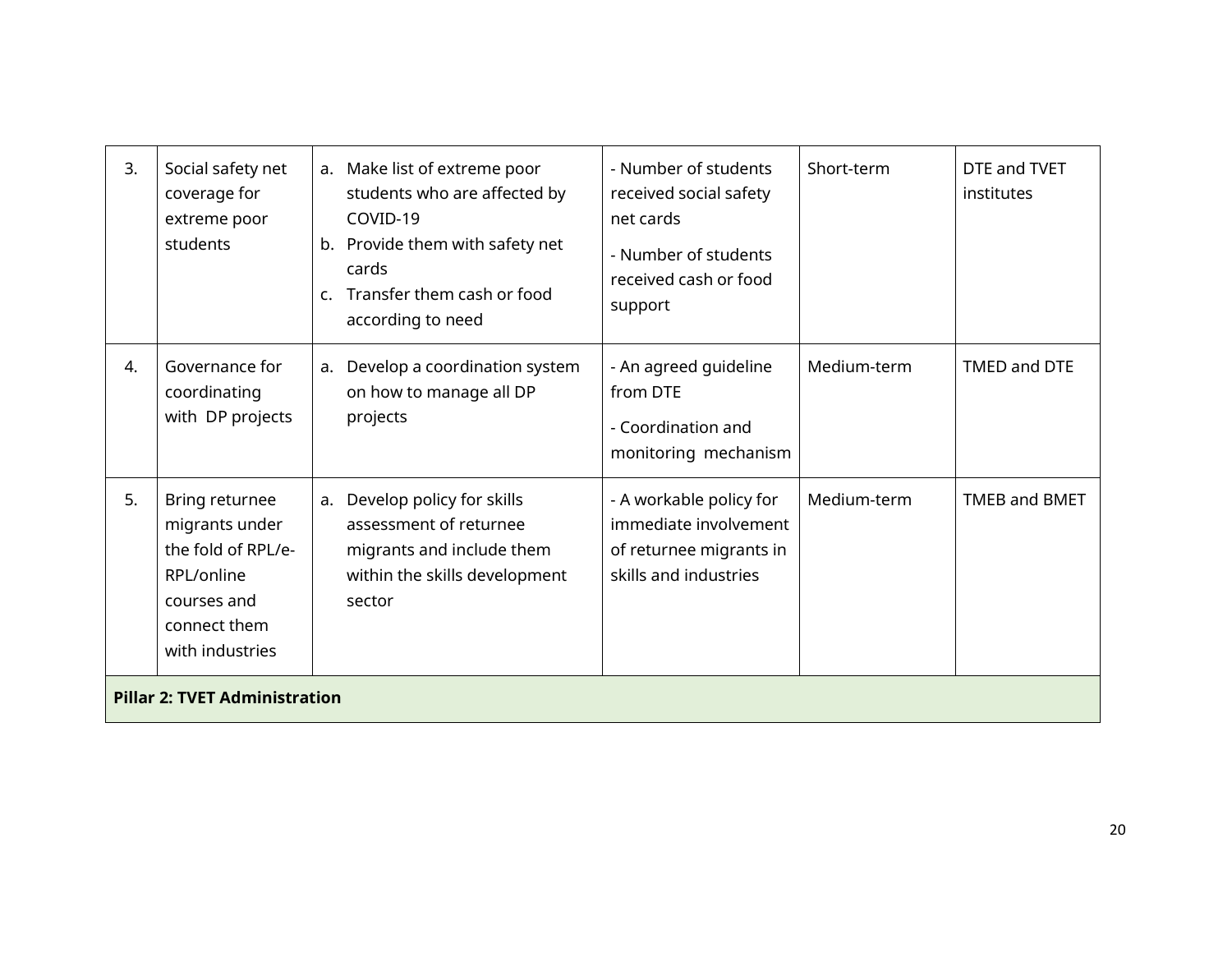| 1. | Infrastructure<br>development for<br>transition to<br>online<br>administration<br>from traditional<br>administration | b.<br>$\mathsf{C}$ .<br>d. | a. Need assessment and<br>identification potential transition<br>points<br>Develop a transition plan<br>Build appropriate infrastructure<br>(web-based<br>solution/software/applications<br>etc.)<br>Access to internet and<br>associated resources<br>(Phone/tab/laptop etc.) | - Offline to online<br>transition plan<br>developed<br>- Online administration<br>infrastructure<br>developed<br>- Number of resources<br>provided | Long-term                  | DTE in<br>collaboration<br>with ICT division |
|----|----------------------------------------------------------------------------------------------------------------------|----------------------------|--------------------------------------------------------------------------------------------------------------------------------------------------------------------------------------------------------------------------------------------------------------------------------|----------------------------------------------------------------------------------------------------------------------------------------------------|----------------------------|----------------------------------------------|
| 2. | Capacity<br>development of<br>staff to switch to<br>online<br>administration                                         | b.<br>c.                   | a. Identify staff who needs capacity<br>development on online<br>administration<br>Develop online/offline training<br>programme<br>Provide training to identified<br>staff                                                                                                     | - Number of staff<br>received training on<br>online administration                                                                                 | Short-term to<br>long-term | <b>DTE</b>                                   |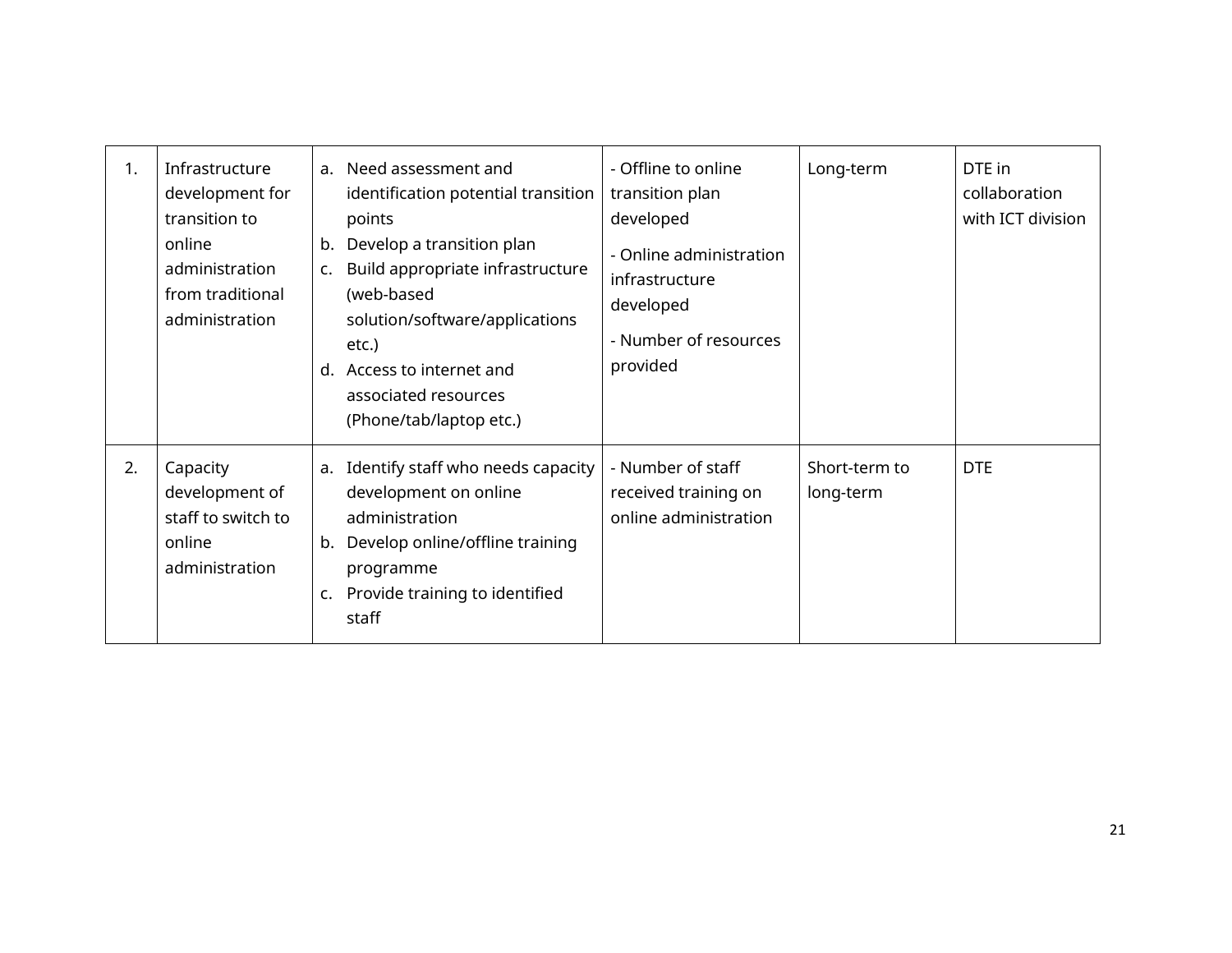| 3. | New planning for<br>programme<br>management | Identify different programmatic<br>a.<br>activities kept in halt due to<br>COVID-19<br>Develop action plan for the<br>b.<br>progress of project work,<br>development work, long-term<br>progressive work and<br>administrative work<br>Allocate time and resources<br>C.<br>according to plan<br>Design monitoring tool for<br>d.<br>programme management in<br>new normal situation | - Action plan developed<br>for project work,<br>development work,<br>long-term progressive<br>work and<br>administrative work<br>affected due to COVID-<br>19<br>- Monitoring<br>mechanism/tool<br>developed for<br>programme<br>management | Short-term | TMED and DTE |  |  |  |  |
|----|---------------------------------------------|--------------------------------------------------------------------------------------------------------------------------------------------------------------------------------------------------------------------------------------------------------------------------------------------------------------------------------------------------------------------------------------|---------------------------------------------------------------------------------------------------------------------------------------------------------------------------------------------------------------------------------------------|------------|--------------|--|--|--|--|
|    | <b>Pillar 3: TVET Delivery</b>              |                                                                                                                                                                                                                                                                                                                                                                                      |                                                                                                                                                                                                                                             |            |              |  |  |  |  |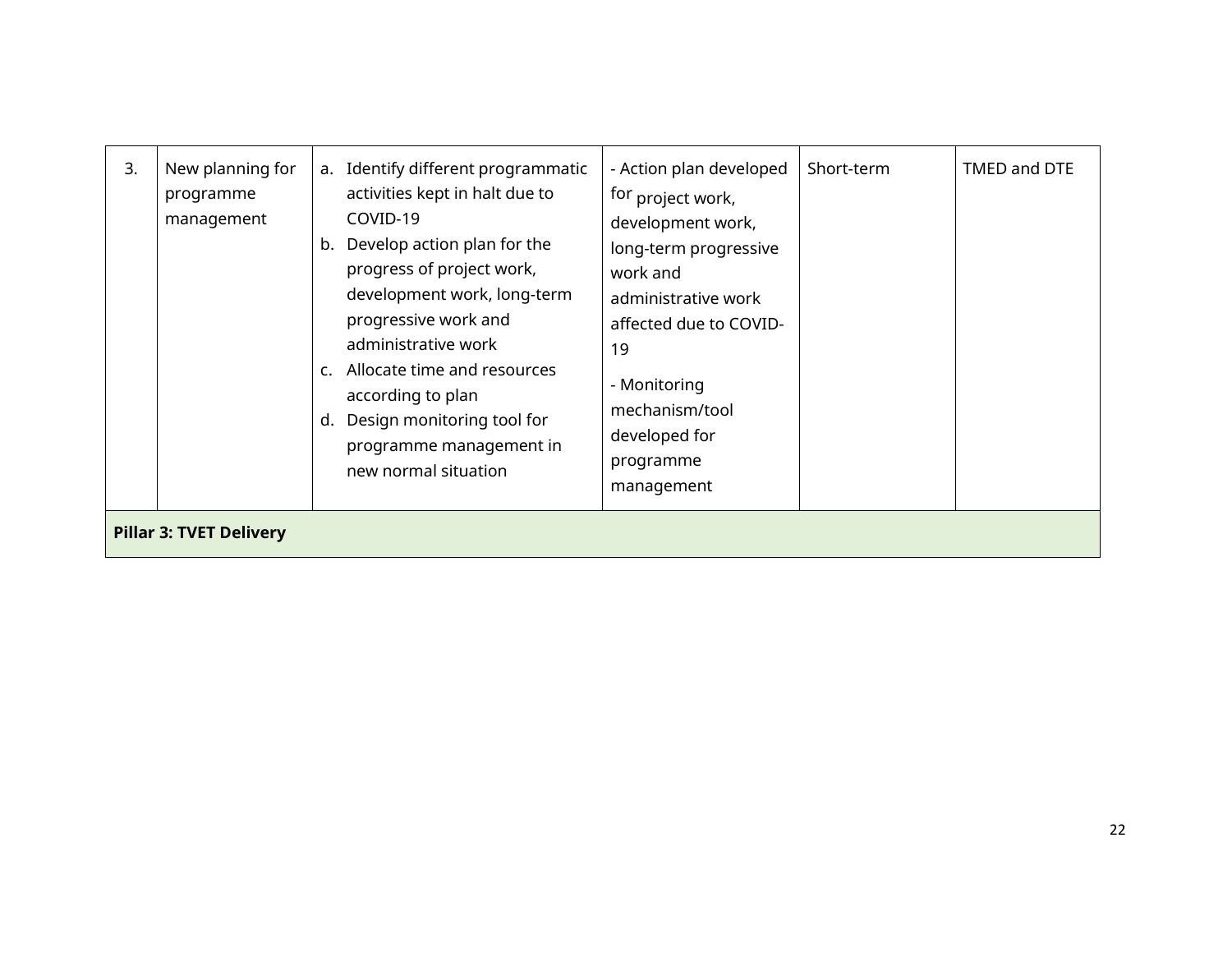| 1. | Rapid survey on<br>digital access of<br>students     | a. Conduct a country-wide rapid<br>survey of TVET students who<br>have digital access and can<br>attend online classes                                                                                                                                                                   | - Number of students<br>are at learning loss<br>currently<br>- Number of students<br>have digital access<br>- Number of students<br>can be included in<br>online/distance<br>learning courses                                        | Short-term  | DTE and TVET<br>institutes |
|----|------------------------------------------------------|------------------------------------------------------------------------------------------------------------------------------------------------------------------------------------------------------------------------------------------------------------------------------------------|--------------------------------------------------------------------------------------------------------------------------------------------------------------------------------------------------------------------------------------|-------------|----------------------------|
| 2. | National platform<br>to deliver distance<br>learning | a. Identify existing platforms to be<br>used for maximization of digital<br>learning inclusion (local radio,<br>TV etc.)<br>Build self-learning platform for<br>b.<br>students (e-learning platform)<br>Develop blended learning<br>c.<br>platform<br>Set up hotline for student support | - Number and type of<br>platforms used to<br>support digital and<br>distance learning<br>(male/female/disability<br>segregated)<br>- Number of students<br>utilizing different<br>platform<br>(male/female/disability<br>segregated) | Medium-term | <b>DTE</b>                 |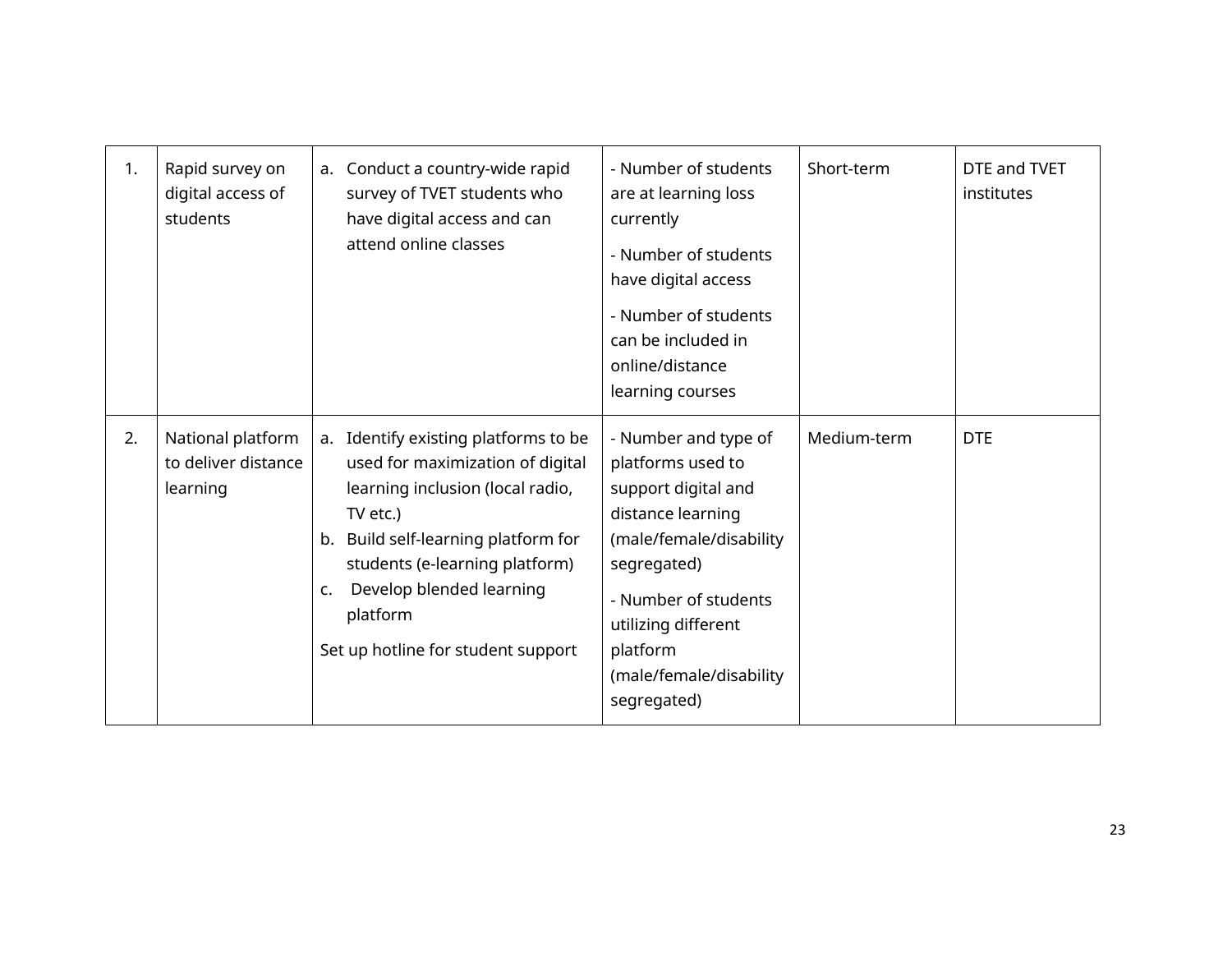| 3. | Content<br>development and<br>Build repository of<br>online contents                  | c.<br>d.<br>e. | a. Identify occupations and lessons<br>for converting into digital<br>content<br>b. Develop digital contents for<br>theories<br>Develop video content/<br>simulation for practical courses<br>Develop self-learning contents<br>Build a central repository of<br>online contents | - Number of contents/<br>lessons converted into<br>digital content<br>- Number of students<br>utilizing digital contents<br>(male/female/disability<br>segregated)<br>- Central repository<br>system developed | Medium-term to<br>long-term  | DTE and BTEB               |
|----|---------------------------------------------------------------------------------------|----------------|----------------------------------------------------------------------------------------------------------------------------------------------------------------------------------------------------------------------------------------------------------------------------------|----------------------------------------------------------------------------------------------------------------------------------------------------------------------------------------------------------------|------------------------------|----------------------------|
| 4. | Strengthen<br>systems for the<br>recognition and<br>validation of<br>digital learning |                | a. Conduct social dialogue for<br>developing online training<br>content, which suits the needs<br>of the students, workers and<br>employers more broadly<br>b. Conduct awareness raising<br>session for students and parents<br>to popularize digital learning                   | - Number of social<br>dialogues conducted<br>- Number of awareness<br>raising session<br>designed and<br>conducted                                                                                             | Short-term to<br>medium-term | DTE and TVET<br>institutes |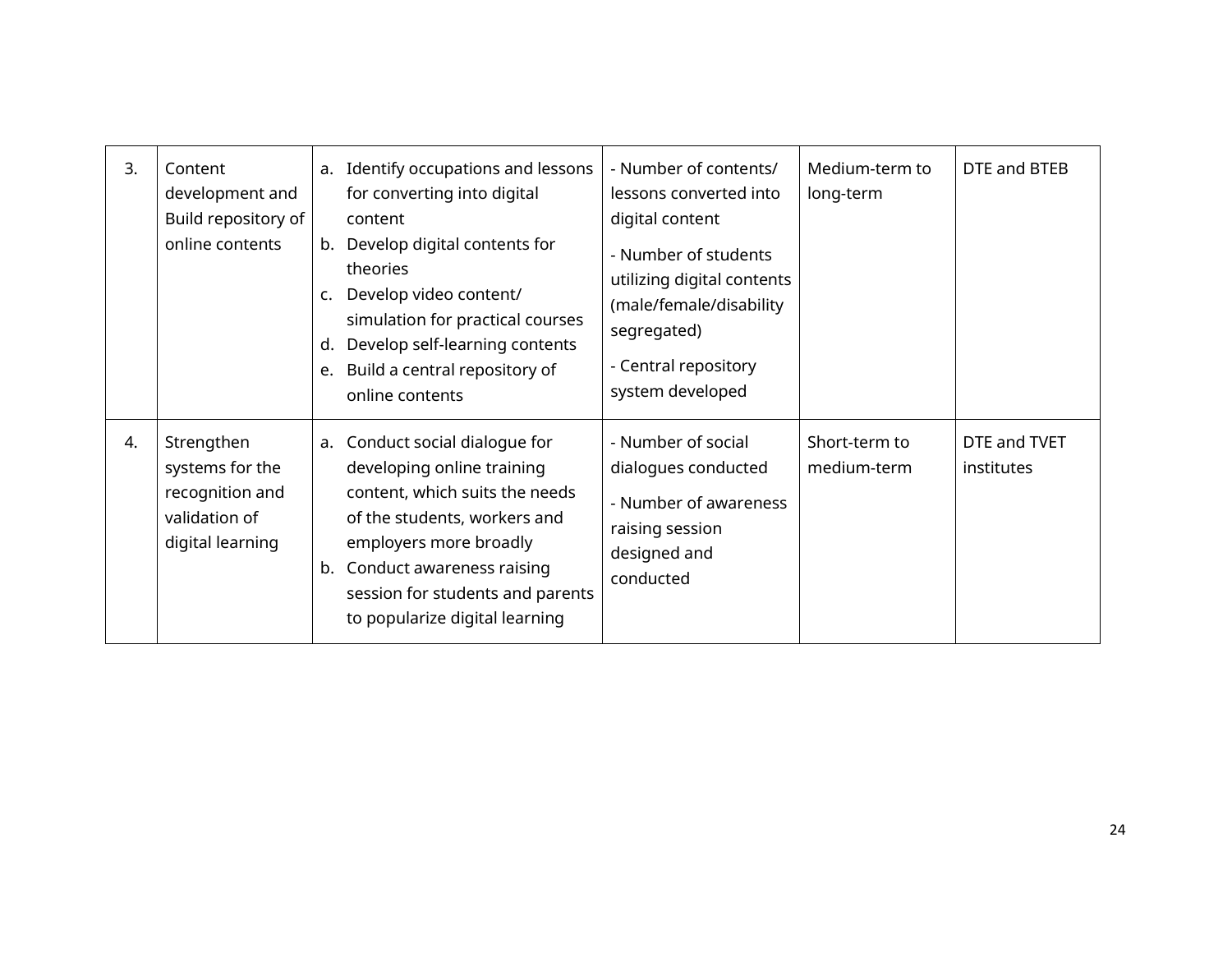| 5. | Delivering short<br>skills courses<br>online (validation<br>on number of<br>batches, modality,<br>etc.) |  | a. Mapping the CBLMs for NTVQF<br>skill courses and teacher<br>training (CBT&A L4) to deliver<br>online | - A quideline for<br>delivering short<br>courses (NTVQF 1 and<br>NTVQF 4) online<br>- Modality developed<br>(number of hours, days<br>to be taught online) | Medium-term | DTE, BTEB and<br><b>TVET institutions</b> |
|----|---------------------------------------------------------------------------------------------------------|--|---------------------------------------------------------------------------------------------------------|------------------------------------------------------------------------------------------------------------------------------------------------------------|-------------|-------------------------------------------|
|----|---------------------------------------------------------------------------------------------------------|--|---------------------------------------------------------------------------------------------------------|------------------------------------------------------------------------------------------------------------------------------------------------------------|-------------|-------------------------------------------|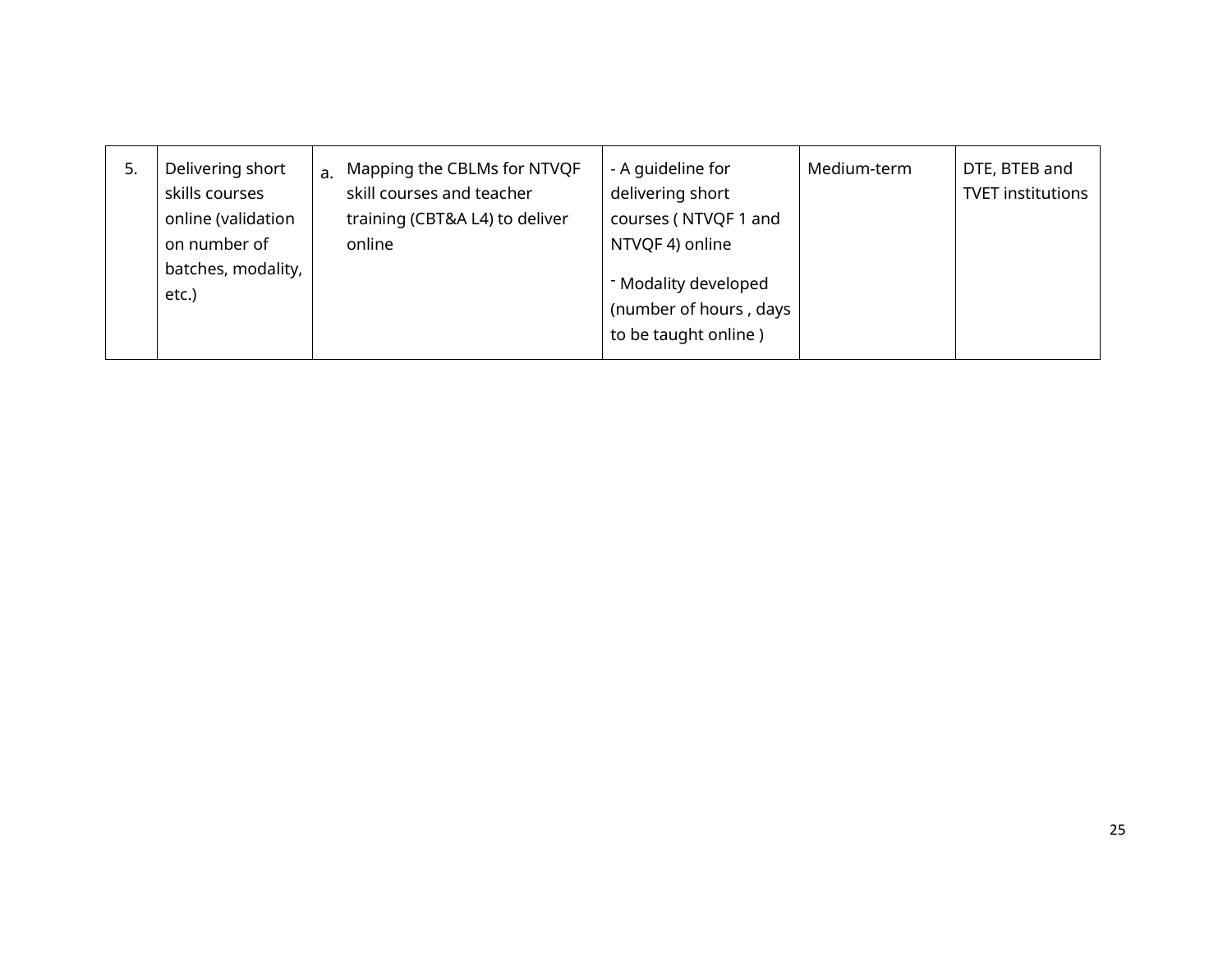| Establish e-RPL<br>a. Develop infrastructure to build<br>- e-RPL platform<br>Long-term<br>6.<br>developed and system<br>and strengthen to provide<br>system to<br>recognise skills<br>guidance to RPL candidates<br>operationalised<br>for skilled workers<br>Build capacity of national and<br>b.<br>- Number of key<br>regional stakeholders to<br>stakeholders build their<br>digitalize skills recognition<br>capacity to implement<br>procedures<br>e-RPL programme<br>Build capacity of trainers and<br>c.<br>- Number of TVET<br>assessor to implement e-RPL<br>Officials trained on e-<br>programme which includes<br>certification system<br>training and orientation, e-<br>assessments and issue e-<br>- Number of skilled<br>certificates<br>workers assessed<br>through e-RPL system<br>- Number of skilled<br>workers received e-RPL<br>certification | <b>BTEB and TVET</b><br>institutes |
|---------------------------------------------------------------------------------------------------------------------------------------------------------------------------------------------------------------------------------------------------------------------------------------------------------------------------------------------------------------------------------------------------------------------------------------------------------------------------------------------------------------------------------------------------------------------------------------------------------------------------------------------------------------------------------------------------------------------------------------------------------------------------------------------------------------------------------------------------------------------|------------------------------------|
|---------------------------------------------------------------------------------------------------------------------------------------------------------------------------------------------------------------------------------------------------------------------------------------------------------------------------------------------------------------------------------------------------------------------------------------------------------------------------------------------------------------------------------------------------------------------------------------------------------------------------------------------------------------------------------------------------------------------------------------------------------------------------------------------------------------------------------------------------------------------|------------------------------------|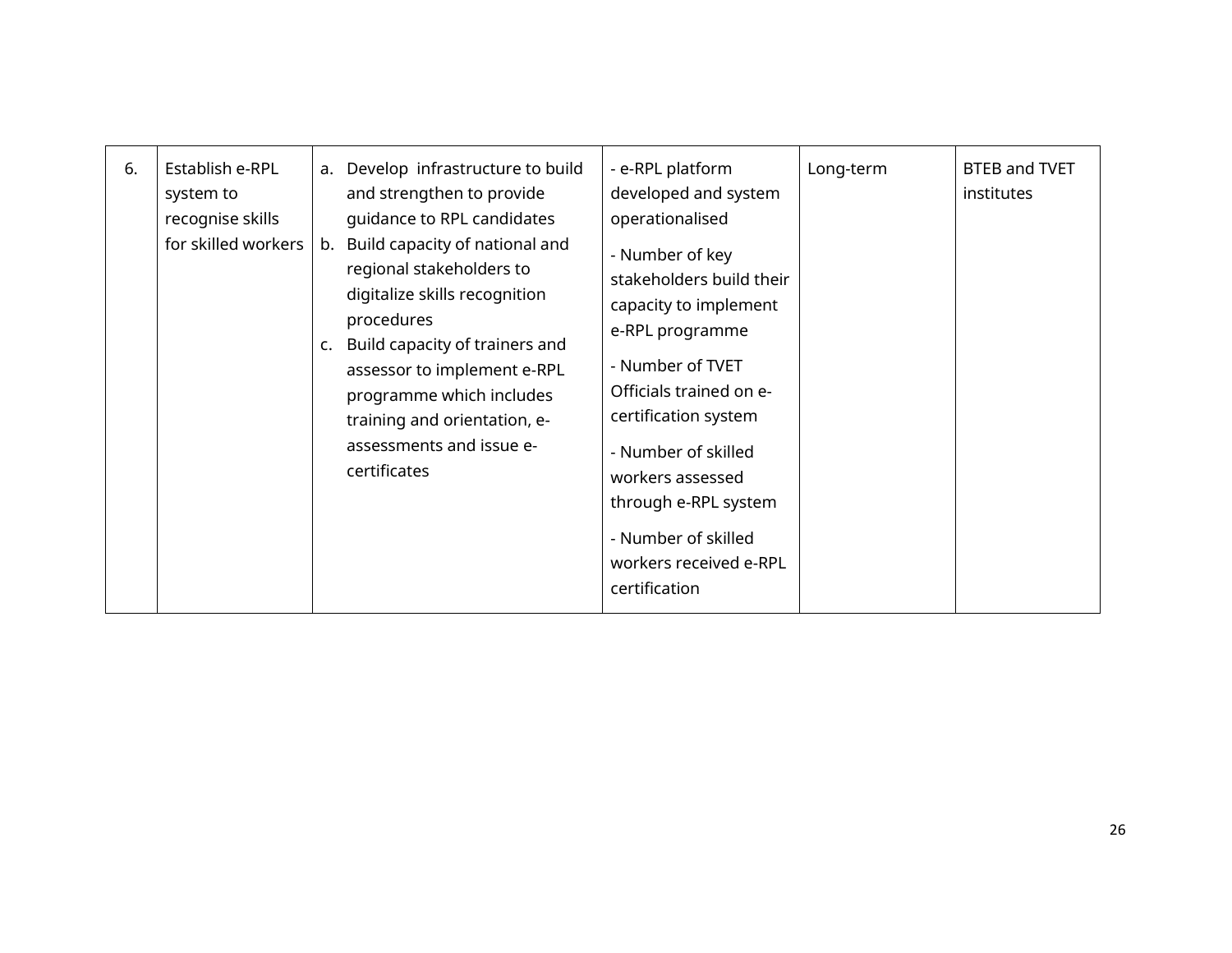| 7. | Capacity<br>development of<br>teachers on<br>digital content<br>development and<br>online class<br>conduction | c.       | a. Need assessment for teachers<br>capacity development on digital<br>content development and online<br>class conduction<br>b. Design capacity development<br>programme for teachers (both<br>online and offline)<br>Conduct training for teachers | - Number of teachers<br>trained<br>- Number of teachers<br>able to produce digital<br>content<br>- Number of teachers<br>able to conduct<br>effective online classes | Short-term to<br>Long-term  | DTE, BTEB, TTTC<br>and VTTI |
|----|---------------------------------------------------------------------------------------------------------------|----------|----------------------------------------------------------------------------------------------------------------------------------------------------------------------------------------------------------------------------------------------------|----------------------------------------------------------------------------------------------------------------------------------------------------------------------|-----------------------------|-----------------------------|
| 8. | Continuous<br>professional<br>development<br>(CPD) of teachers                                                | c.<br>d. | a. Assessment of learning loss of<br>teachers due to discontinuation<br>of CPD<br>b. Explore other mediums of<br>continuing CPD courses<br>Design potential online CPD<br>courses for teachers<br>Schedule and adjust CPD<br>courses               | - Alternative<br>platform/medium<br>established for CPD<br>courses<br>- Number of teachers<br>attaining CPD courses<br>in alternative modality                       | Medium-term to<br>long-term | TTTC, VTTI                  |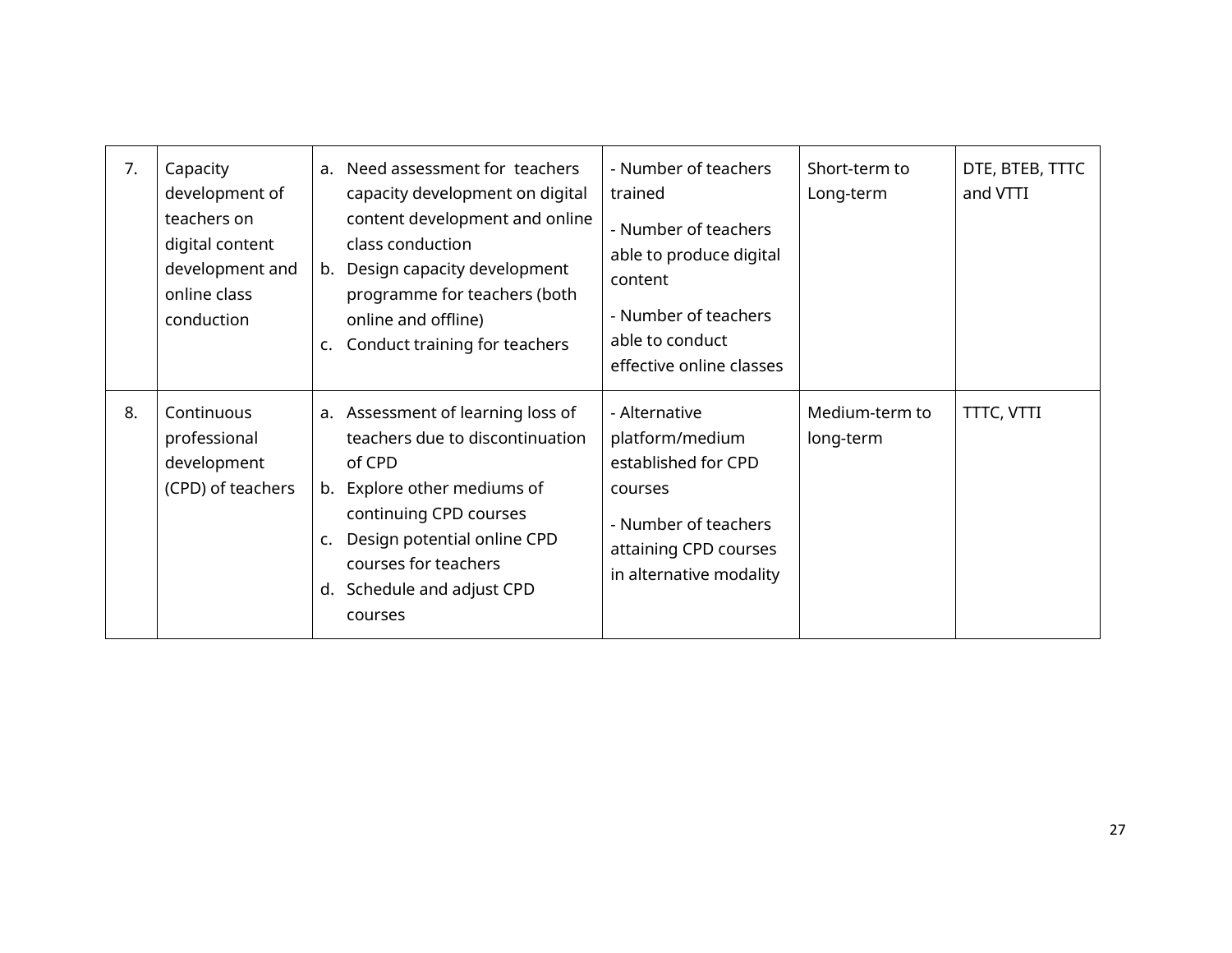| 9.  | Design digital<br>assessment and<br>certification<br>system | b.<br>c.<br>d. | a. Conduct research on different<br>digital assessment system<br>around the globe<br>Design digital assessment<br>platform for TVET<br>Design digital assessment tools<br>Conduct digital assessment      | - Digital assessment<br>platform developed<br>- Number of students<br>assessed/<br>- Results of students<br>through digital<br>assessment and RPL                                      | Short-term to<br>long-term  | DTE and BTEB               |
|-----|-------------------------------------------------------------|----------------|-----------------------------------------------------------------------------------------------------------------------------------------------------------------------------------------------------------|----------------------------------------------------------------------------------------------------------------------------------------------------------------------------------------|-----------------------------|----------------------------|
| 10. | Remedial support<br>for drop-out<br>students                | c.<br>d.       | a. Track and identify drop-out<br>students<br>b. Assess their needs for further<br>skilling<br>Design remedial support<br>programme for drop-out<br>students<br>Include them in the remedial<br>programme | - Number and type of<br>remedial support<br>programme designed<br>- Number of students<br>enrolled in remedial<br>programme<br>- Number of students<br>completed remedial<br>programme | Medium-term to<br>long-term | DTE and TVET<br>institutes |
| 11. | Digital monitoring<br>of digital learning<br>and assessment | b.             | a. Design monitoring mechanism<br>and tools for effective<br>monitoring of digital learning<br>and assessment<br>Conduct digital monitoring                                                               | - Number and quality of<br>monitoring report<br>produced                                                                                                                               | Short-term to<br>long-term  | DTE and TVET<br>institutes |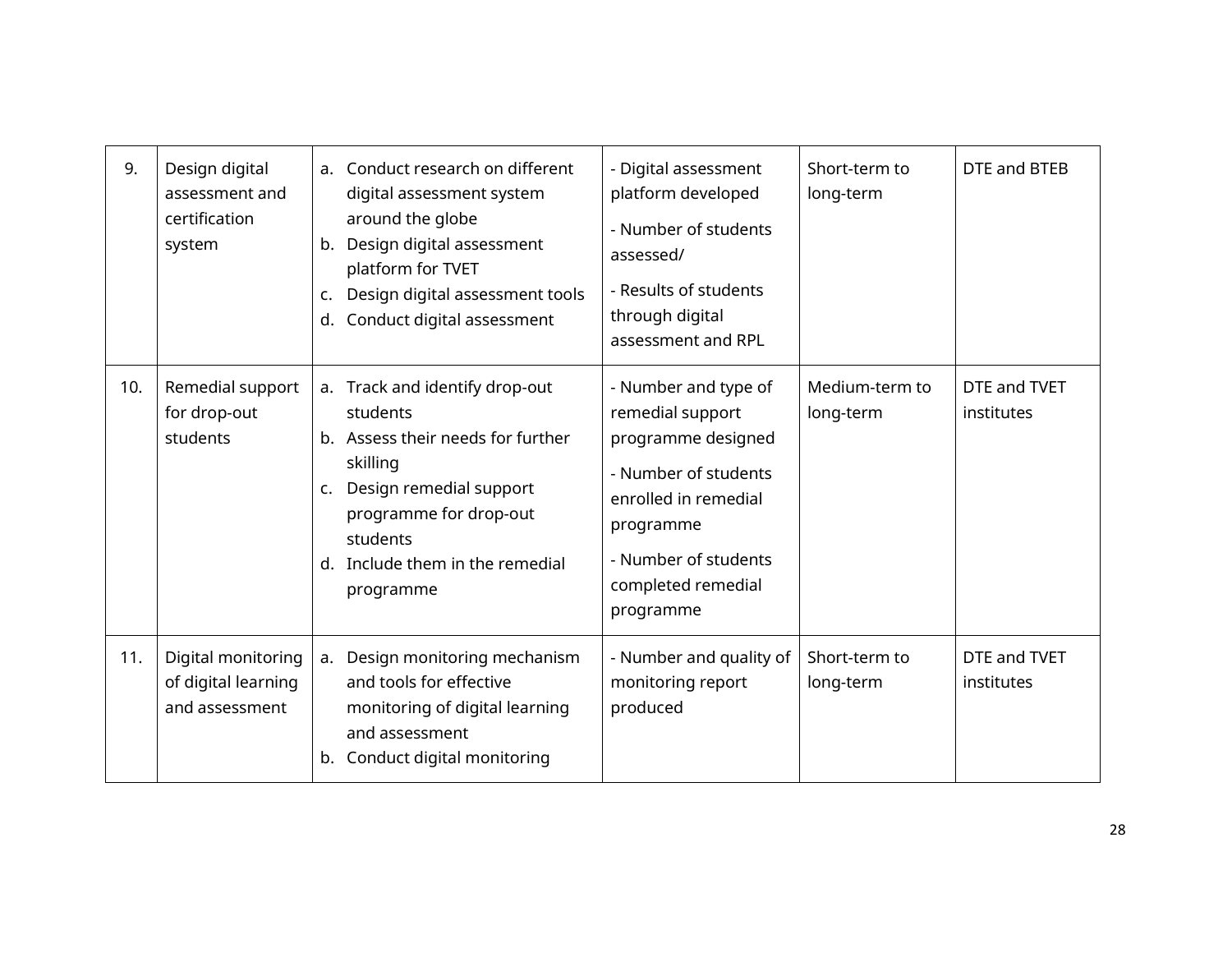| <b>Pillar 4: TVET Institute Reopening</b> |                                               |                                                                                                                                                                                                                                                                                                                                               |                                                                                                                                                                                                                                                                                                                                                                                   |            |                        |  |  |
|-------------------------------------------|-----------------------------------------------|-----------------------------------------------------------------------------------------------------------------------------------------------------------------------------------------------------------------------------------------------------------------------------------------------------------------------------------------------|-----------------------------------------------------------------------------------------------------------------------------------------------------------------------------------------------------------------------------------------------------------------------------------------------------------------------------------------------------------------------------------|------------|------------------------|--|--|
| 1.                                        | Develop institute<br>reopening plan           | a. Develop a thorough institute<br>reopening plan<br>Reopening guideline<br>b.<br>Develop learning recovery plan<br>c.<br>for disadvantaged students<br>Develop new schedule (if<br>d.<br>required) at the institute level<br>for conducting classes<br>maintaining social distance<br>e. Allocate enough time and<br>resources for reopening | - Institute reopening<br>plan and guideline<br>developed with (policy<br>implications, finance<br>support, schedule of<br>reopening etc)<br>-Reopening guideline<br>developed with<br>emphasis on Safe<br>operations, wellness<br>and protection and risk<br>mitigation associated<br>to school reopening.<br>- Learning recovery<br>plan for disadvantaged<br>students developed | Short-term | <b>TVET institutes</b> |  |  |
| 2.                                        | Assessment of<br>Risk-benefit of<br>reopening | a. Develop a national guideline<br>on decision making for<br>school reopening                                                                                                                                                                                                                                                                 | National guideline on<br>decision making for<br>school reopening                                                                                                                                                                                                                                                                                                                  |            |                        |  |  |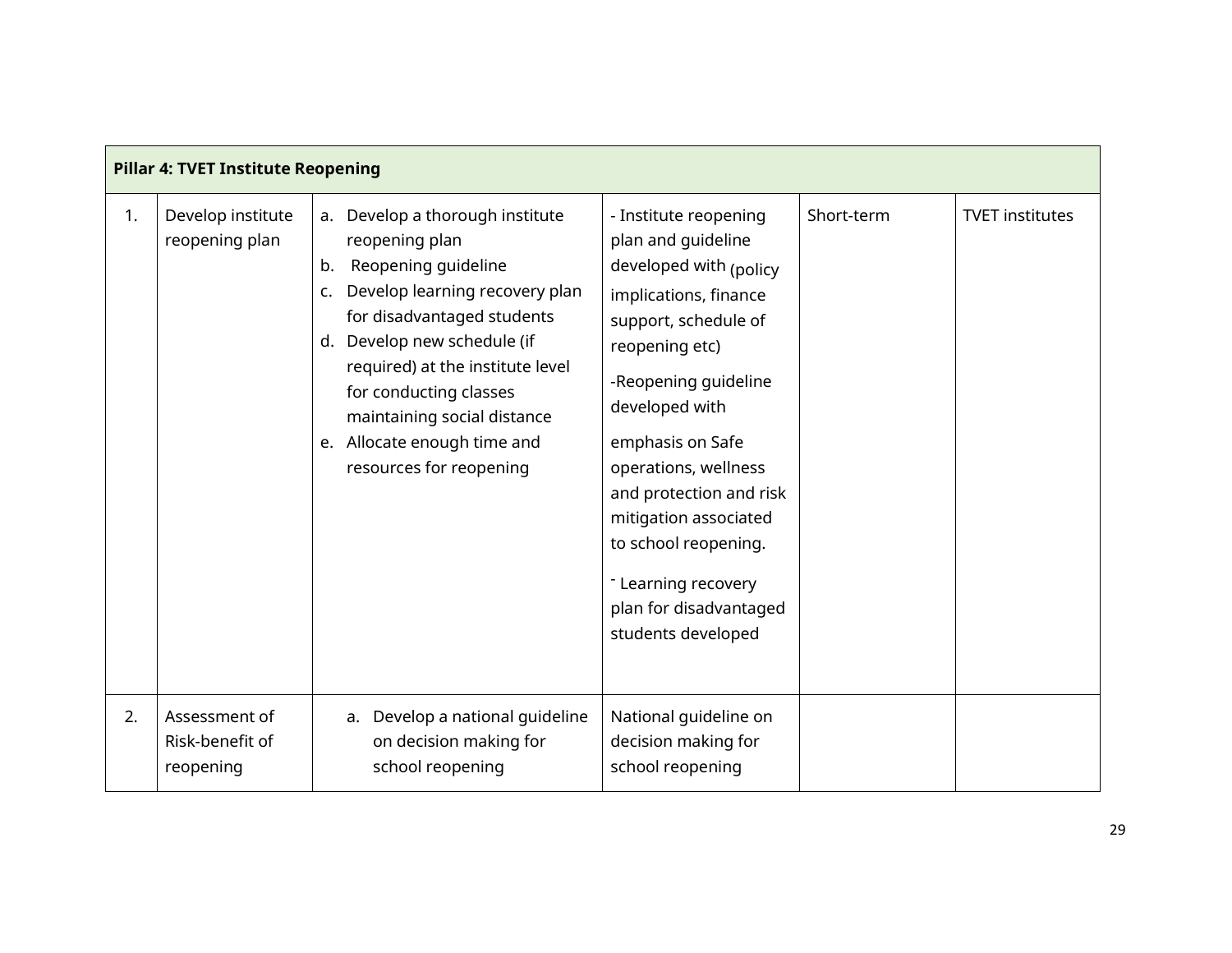| 3.                                   | Implement<br>institute<br>reopening plan                                 | a.<br>C. | Pilot reopening plan phase by<br>phase<br>b. Produce lessons learning<br>document from pilot reopening<br>and adjust the plan<br>Scale-up adjusted reopening<br>plan to all institutes | - Number of institutes<br>following reopening<br>plan and guideline                                                                                                               | Short-term to<br>medium-term | <b>TVET institutes</b>                   |
|--------------------------------------|--------------------------------------------------------------------------|----------|----------------------------------------------------------------------------------------------------------------------------------------------------------------------------------------|-----------------------------------------------------------------------------------------------------------------------------------------------------------------------------------|------------------------------|------------------------------------------|
| Pillar 5. Safety, Health and Hygiene |                                                                          |          |                                                                                                                                                                                        |                                                                                                                                                                                   |                              |                                          |
| 1.                                   | Conduct<br>awareness<br>building<br>campaign on<br>health and<br>hygiene | a.<br>b. | Develop and disseminate health<br>safety and hygiene guideline for<br>institutes and relevant<br>stakeholders<br>Develop and disseminate<br>awareness building<br>materials/messages   | - Guideline developed<br>- Number of institutes<br>following the quideline<br>- Number of institutes,<br>students and teachers<br>reached with<br>awareness<br>materials/messages | Short-term                   | DTE in<br>association with<br><b>DHS</b> |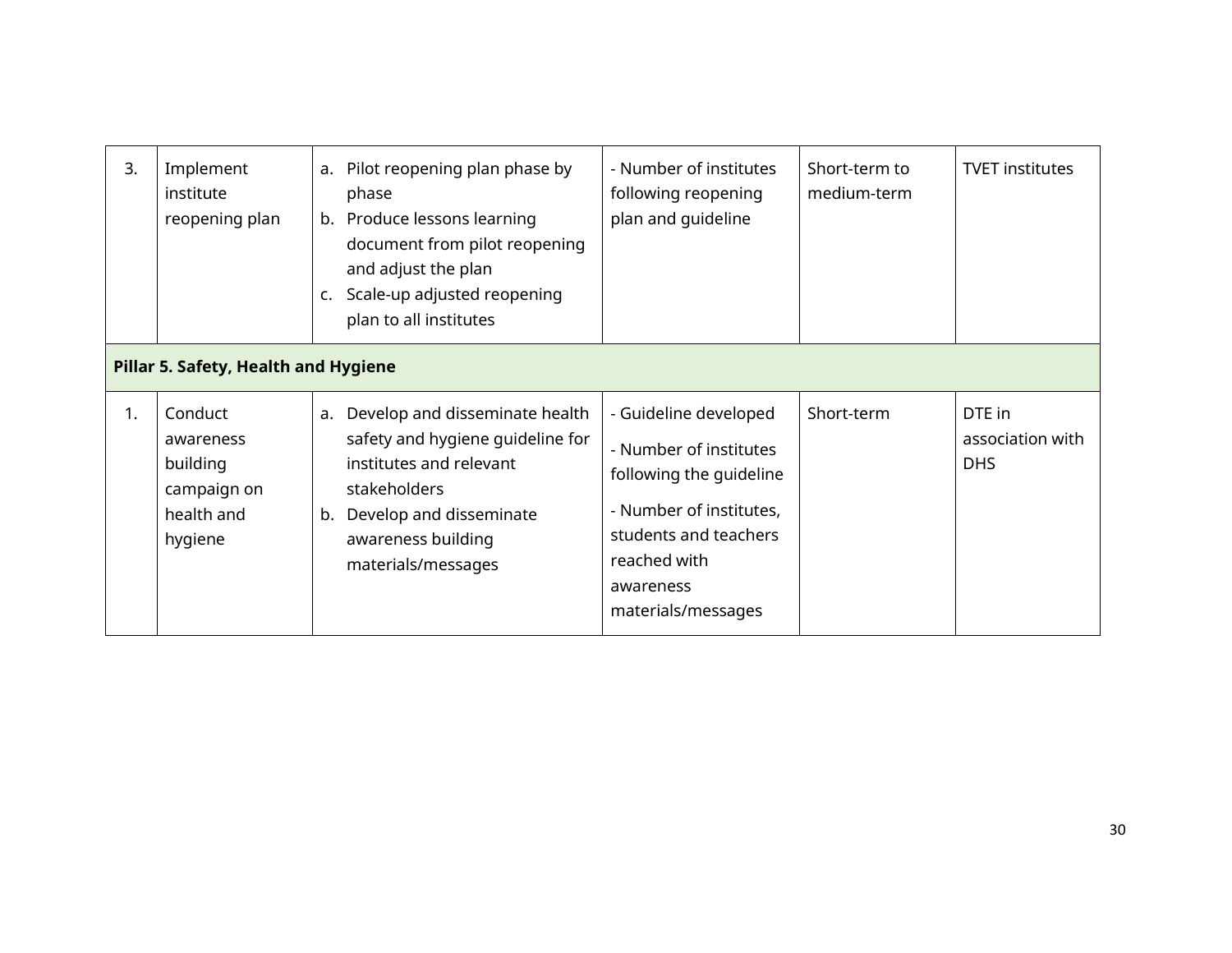| 2. | Regular cleansing<br>of institutes and<br>associated<br>resources | c. | a. Develop plan and schedule of<br>cleansing at institute level<br>b. Allocate budget and resources<br>for cleansing and disinfectant<br>materials/ Partnership with<br>private sector (UNILEVER/ACI)<br>for hygiene products<br>Procure cleansing and<br>disinfectant materials                         | - Number of institutes<br>following planned<br>cleansing of campus<br>and associated<br>resources | Short-term to<br>long-term   | Individual<br>institutes   |
|----|-------------------------------------------------------------------|----|----------------------------------------------------------------------------------------------------------------------------------------------------------------------------------------------------------------------------------------------------------------------------------------------------------|---------------------------------------------------------------------------------------------------|------------------------------|----------------------------|
| 3. | Ensure health<br>safety for<br>students and<br>teachers           | b. | a. Allocate budget for personal<br>protection equipment (PPE),<br>mask, gloves, sanitizer for<br>students and teachers/<br>Partnership with private sector<br>Provide personal protection<br>equipment (PPE) and other<br>safety item to teachers and<br>students for face-to-face<br>practical training | - Number of students<br>received PPE and other<br>safety items                                    | Short-term to<br>medium-term | DTE and TVET<br>institutes |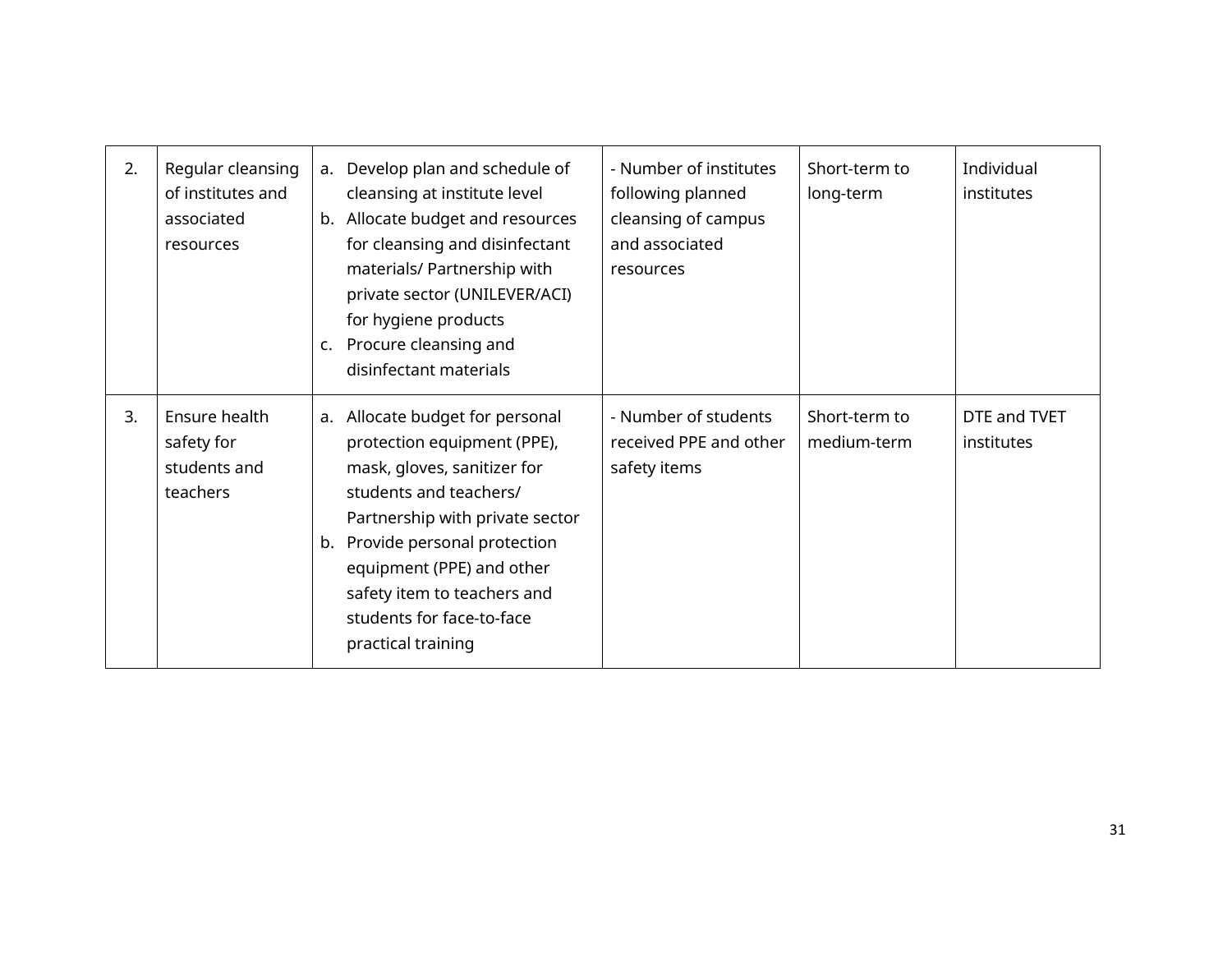| 4. | Mental health<br>support and<br>psycho-social<br>counselling | b.<br>c.<br>$d_{\cdot}$<br>f. | a. Identify students and teachers<br>who are affected by the adverse<br>effect of COVID-19<br>Develop mental health support<br>contents<br>Develop online/offline<br>mechanism for mental health<br>support or psycho-social<br>counselling<br>Train teachers/students as<br>counsellor<br>e. Provide counselling to the<br>affected group<br>Partnership with mental health<br>support group to provide<br>counselling to students and<br>teachers | - Number of students<br>and teachers received<br>mental health support<br>and counselling<br>training<br>- Number of students<br>and teachers benefitted<br>with the mental health<br>support | Short-term | DTE and TVET<br>institutes |  |  |  |  |
|----|--------------------------------------------------------------|-------------------------------|-----------------------------------------------------------------------------------------------------------------------------------------------------------------------------------------------------------------------------------------------------------------------------------------------------------------------------------------------------------------------------------------------------------------------------------------------------|-----------------------------------------------------------------------------------------------------------------------------------------------------------------------------------------------|------------|----------------------------|--|--|--|--|
|    | Pillar 6. Industry Linkage and Employment Skills             |                               |                                                                                                                                                                                                                                                                                                                                                                                                                                                     |                                                                                                                                                                                               |            |                            |  |  |  |  |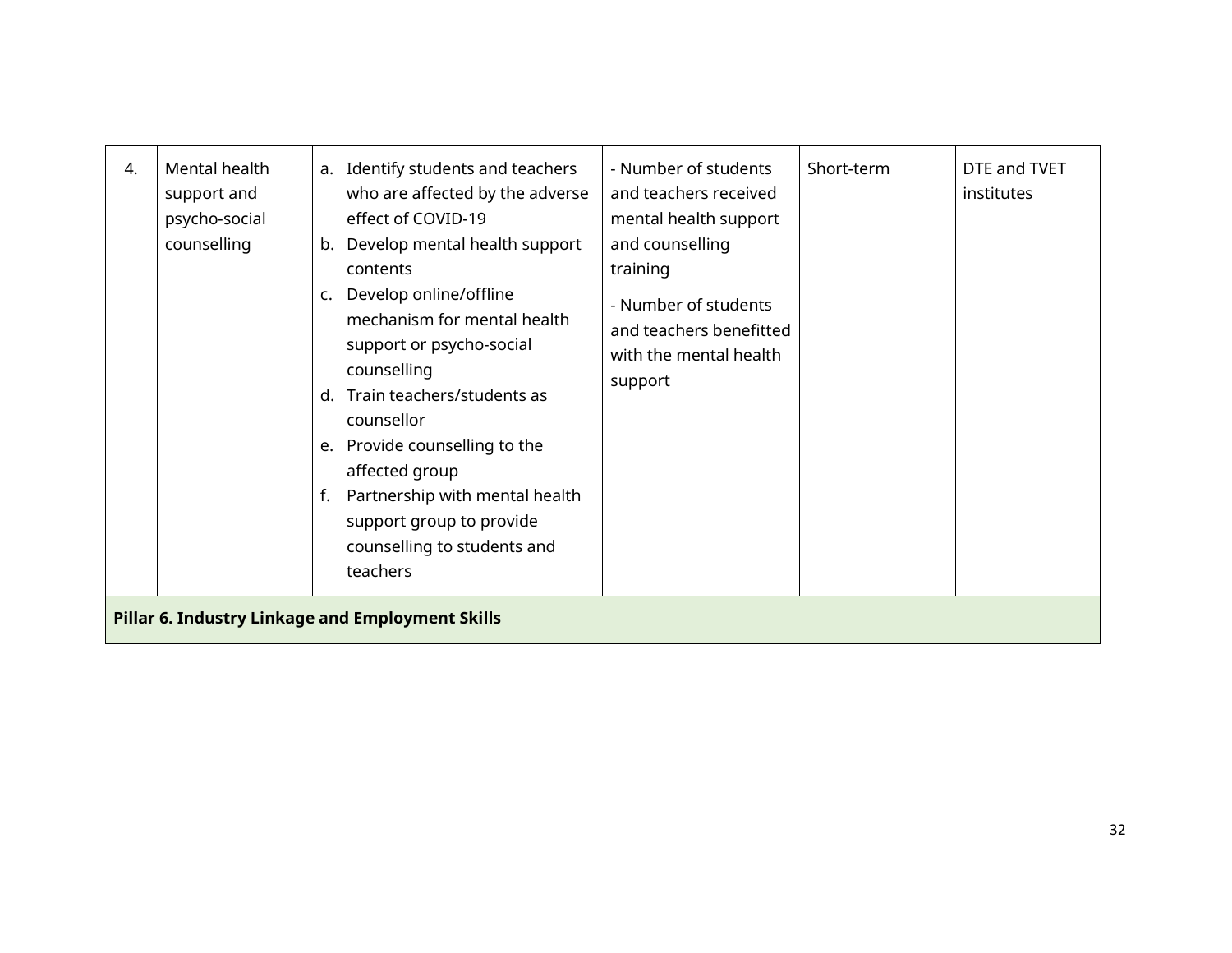| 1. | Strengthen<br>relationship with<br>local industries                                       | a.<br>b.<br>$\mathsf{C}$ . | Maintain regular<br>communication with local level<br>industries<br>Plan for industrial attachment<br>for students online/offline<br>Place students and teachers for<br>industrial attachment<br>maintaining social distance | - Number of local<br>industries institutes are<br>attached<br>- Industrial attachment<br>plan developed<br>maintaining social<br>distance<br>- Number of institutes<br>following Industrial<br>attachment plan | Medium-term | <b>TVET institutes</b> |
|----|-------------------------------------------------------------------------------------------|----------------------------|------------------------------------------------------------------------------------------------------------------------------------------------------------------------------------------------------------------------------|----------------------------------------------------------------------------------------------------------------------------------------------------------------------------------------------------------------|-------------|------------------------|
| 2. | Conduct local<br>skills and<br>employment need<br>analysis post<br><b>COVID situation</b> | а.                         | Design and conduct survey on<br>local skills and employment<br>demand post COVID                                                                                                                                             | - Skills and employment<br>need identified (local<br>industry based)                                                                                                                                           | Medium-term | <b>TVET institutes</b> |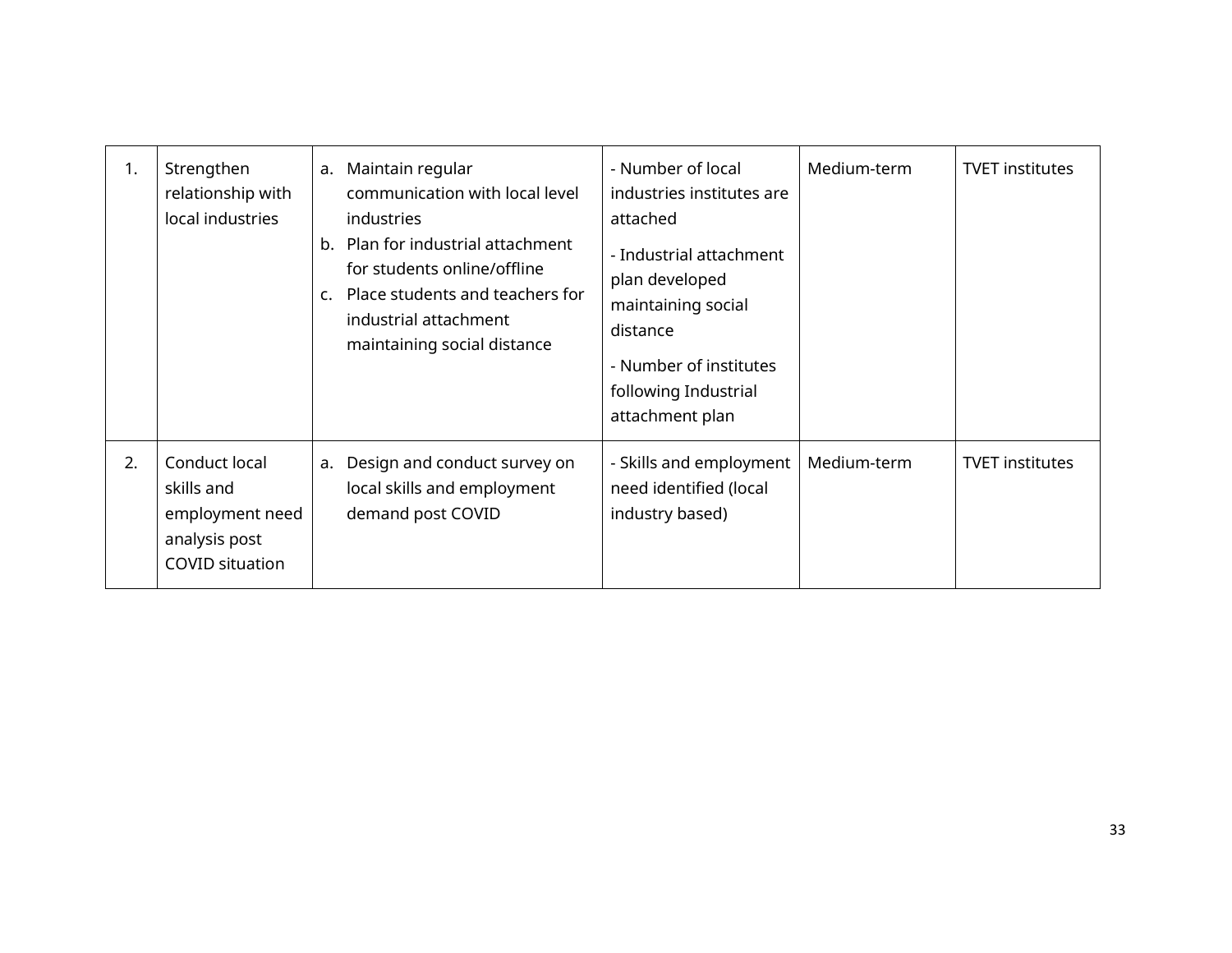| 3.               | Design short                                                              |                | a. Develop curriculum for short                                                                                                                                                                                                 | - Curriculum developed                                                                                                                                                                                            | Long-term | DTE, BTEB and                           |
|------------------|---------------------------------------------------------------------------|----------------|---------------------------------------------------------------------------------------------------------------------------------------------------------------------------------------------------------------------------------|-------------------------------------------------------------------------------------------------------------------------------------------------------------------------------------------------------------------|-----------|-----------------------------------------|
|                  | training courses                                                          |                | training courses for new skills                                                                                                                                                                                                 | for identified skills                                                                                                                                                                                             |           | <b>TVET institutes</b>                  |
|                  | according to local<br>industry needs                                      | b.<br>C.<br>d. | required by industries<br>Develop teaching-learning<br>materials<br>Develop capacity of teachers to<br>run the courses<br>Conduct short training courses<br>on identified skills                                                | - Number of T-L<br>materials developed<br>- Number of teachers<br>received TOT<br>(online/offline)<br>- Number of students<br>trained (online/offline)                                                            |           |                                         |
| $\overline{4}$ . | Develop self-<br>employment<br>courses for post<br><b>COVID situation</b> | c.<br>d.       | a. Identify local demand of self-<br>employment<br>b. Develop self-employment<br>courses and materials<br>Develop capacity of teachers to<br>conduct self-employment course<br>Conduct self-employment<br>training for students | - Curriculum developed<br>for self-employment<br>course<br>- Number of T-L<br>materials developed<br>- Number of teachers<br>received TOT<br>(online/offline)<br>- Number of students<br>trained (online/offline) | Long-term | DTE, BTEB and<br><b>TVET institutes</b> |